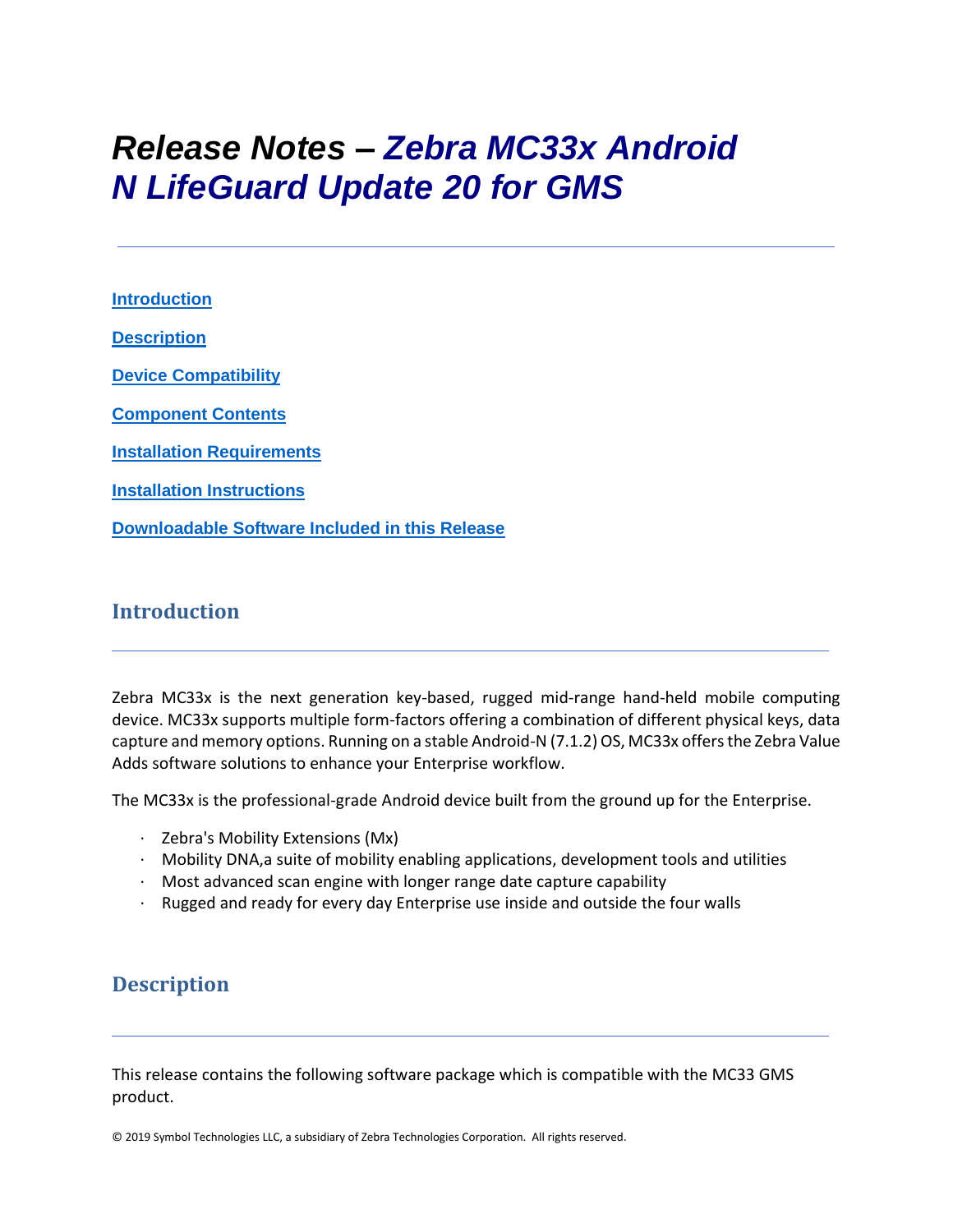LifeGuard patches are cumulative and include all previous fixes that are part of earlier patch releases.

## <span id="page-1-0"></span>Component Contents

| <b>Component / Description</b> | <b>Version</b>                                                                                                                                      |  |
|--------------------------------|-----------------------------------------------------------------------------------------------------------------------------------------------------|--|
| <b>Product Build Number</b>    | 01-01-49.00-NG-U20-STD                                                                                                                              |  |
| <b>Android Version</b>         | 7.1.2                                                                                                                                               |  |
| <b>Linux Kernel</b>            | 3.10.84                                                                                                                                             |  |
| <b>Android SDK Level</b>       | 25                                                                                                                                                  |  |
| Platform                       | QC8956                                                                                                                                              |  |
| <b>Bluetooth Stack</b>         | 1.1                                                                                                                                                 |  |
| <b>Flash Size</b>              | 32GB                                                                                                                                                |  |
| <b>RAM Size</b>                | 4GB                                                                                                                                                 |  |
| Scanning                       | 19.58.37.0                                                                                                                                          |  |
| <b>DataWedge</b>               | 7.3.26                                                                                                                                              |  |
| <b>EMDK</b>                    | 7.3.21.2321                                                                                                                                         |  |
| MXMF / OSX                     | MXMF-9.0.4.3 / QCT.71.7.11                                                                                                                          |  |
| Enterprise Keyboard (EKB)      | 2.1.1.3                                                                                                                                             |  |
| WiFi                           | FUSION_BA_2_10.0.4.026_N<br>Application: BA_2_10.0.1.012_N<br>Radio: BA_2_10.0.4.023_N<br>Middleware: BA_2_10.0.1.014_N<br>Firmware: 7.35.205.8 (r) |  |
| <b>PTT</b>                     | 3.1.35                                                                                                                                              |  |
| Touch FW                       | N/A                                                                                                                                                 |  |
| <b>RxLogger Utility</b>        | 5.4.13.0                                                                                                                                            |  |
| B <sub>2</sub> M               | N/A                                                                                                                                                 |  |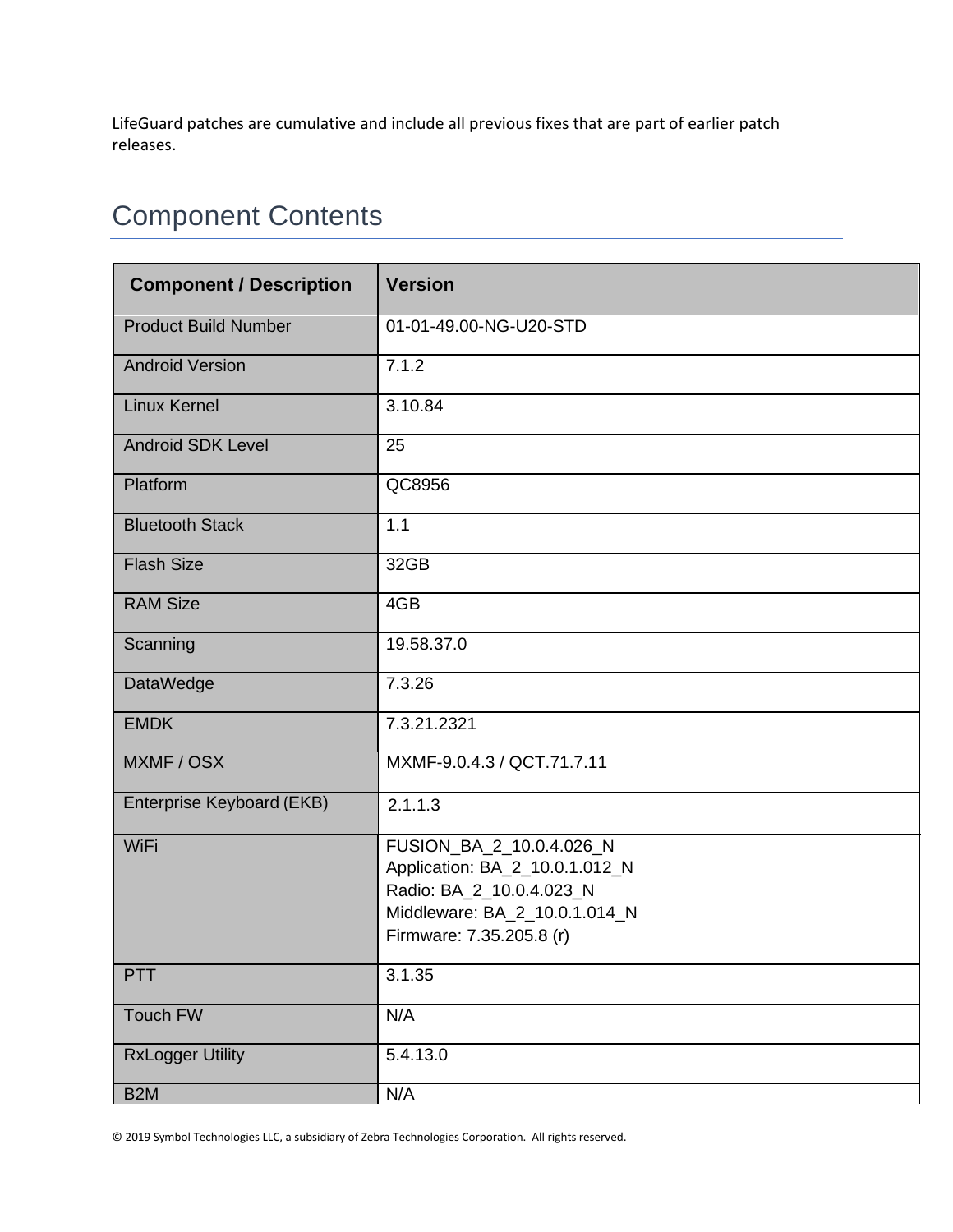| <b>Bluetooth Pairing Utility</b>                                                | 3.11                                                                                                                                              |
|---------------------------------------------------------------------------------|---------------------------------------------------------------------------------------------------------------------------------------------------|
| <b>Zebra Data Services</b>                                                      | 3.5.0.1145                                                                                                                                        |
| <b>File Browser</b>                                                             | 1.19.1.5                                                                                                                                          |
| <b>Stage Now</b>                                                                | 3.3.1.2000                                                                                                                                        |
| <b>App Gallery</b>                                                              | 3.0.1.7                                                                                                                                           |
| <b>User Guide</b>                                                               | N/A                                                                                                                                               |
| Sensors (Accel, Gyro)                                                           | 2061000, 2061000                                                                                                                                  |
| <b>MobiControl</b>                                                              | N/A                                                                                                                                               |
| Zebra Volume Control (ZVC)                                                      | 2.0.0.16                                                                                                                                          |
| <b>Battery Manager</b>                                                          | 1.3.8                                                                                                                                             |
| ActiveEdge                                                                      | 2.5.16                                                                                                                                            |
| WorryFreeWiFi (SmartMU)                                                         | 3.0.3                                                                                                                                             |
| SimulScan Demo App (only on<br>Imager input on SE4750/SE4850<br>configurations) | 3.0.2                                                                                                                                             |
| SimulScan Engine (only on<br>Imager input on SE4750/SE4850<br>configurations)   | 2.0.3                                                                                                                                             |
| <b>Device Central</b>                                                           | 2.1.0.9                                                                                                                                           |
| Zebra Software License Manager 3.1.1                                            |                                                                                                                                                   |
| Audio                                                                           | 0.24.0.0                                                                                                                                          |
| Diagnostic Tool                                                                 | 1.17.0.9                                                                                                                                          |
| Zebra Folder                                                                    | 8.1                                                                                                                                               |
| <b>FingerPrint</b>                                                              | Zebra/MC33/MC33:7.1.2/01-01-49.00-NG-U20-STD/183:user/release-<br>keys<br>Zebra/MC33/MC33C:7.1.2/01-01-49.00-NG-U20-<br>STD/183:user/release-keys |
| <b>Security Patch Level</b>                                                     | September 01, 2019                                                                                                                                |
| <b>GMS Version</b>                                                              | $7.1$ _r8                                                                                                                                         |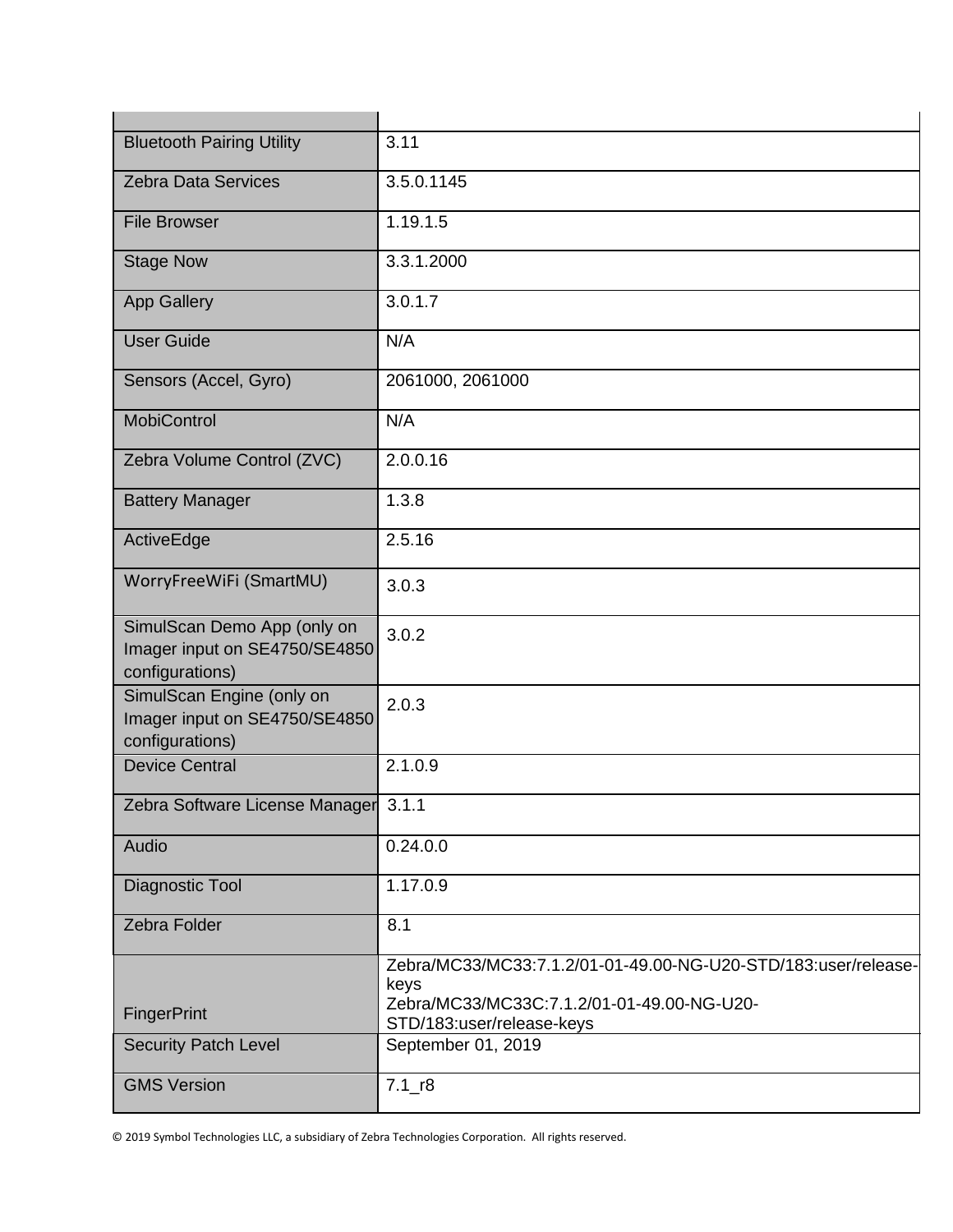#### **1. CFE v20 Updates:**

- ❖ CFE\_ATLAS\_01-01-49.00-NG-U20-STD.zip (GMS)
- 1. **Android Security Patch Level:** September 1, 2019

Use the link below to see the Android Security bulletin for more information: <https://source.android.com/security/bulletin/>

- 2. MX, StageNow, EMDK, Datawedge, Enterprise keyboard component updates:
	- $O$  MX: v9.0.4.3
		- a. SPR36581 Resolved an issue wherein MX was returning invalid package name error when SOTI was being enrolled as DO.
	- o EMDK: v7.3.21.2321
	- o Datawedge: v7.3.26
- 3. OSX Version QCT.71.7.11
- 4. SPR37601 Resolved an issue wherein user was unable to set en\_IE locale using UIMgr CSP.
- 5. SPR37150/37520 Resolved an issue wherein devices with SOTI were stuck at the boot animation screen.
- 6. SPR36163 Resolved an issue wherein DHCP Option exception causing device reboot.
- 7. SPR36961 Resolved an issue wherein Zebra RFID Mobile app (APK) disappears from app menu after reboot.
- 8. SPR38042 Resolved an issue wherein disabling Doze mode through Stage now was failing.
- 9. SPR37462 Resolved an issue wherein invalid battery swap would leave the device in Airplane mode.
- 10. SPR36967 Resolved an issue wherein downgrading from Latest patch (LG20) to older patch (LG19) causing ZDS crash.

#### **Known issue:**

"Zebra Data Service Plugin has stopped" Pop-up has been observed while downgrading from latest patch (LG20) to older patches (LG18 downwards).

#### **2. CFE v19 Updates:**

❖ CFE\_ATLAS\_01-01-49.00-NG-U19-STD.zip (GMS)

#### 1. **Android Security Patch Level:** June 1, 2019 Use the link below to see the Android Security bulletin for more information: <https://source.android.com/security/bulletin/>

2. MX, StageNow, EMDK, Datawedge, Enterprise keyboard component updates: **Note**: For detailed release notes, please refer [http://techdocs.zebra.com](http://techdocs.zebra.com/) o MX: v9.0.3.1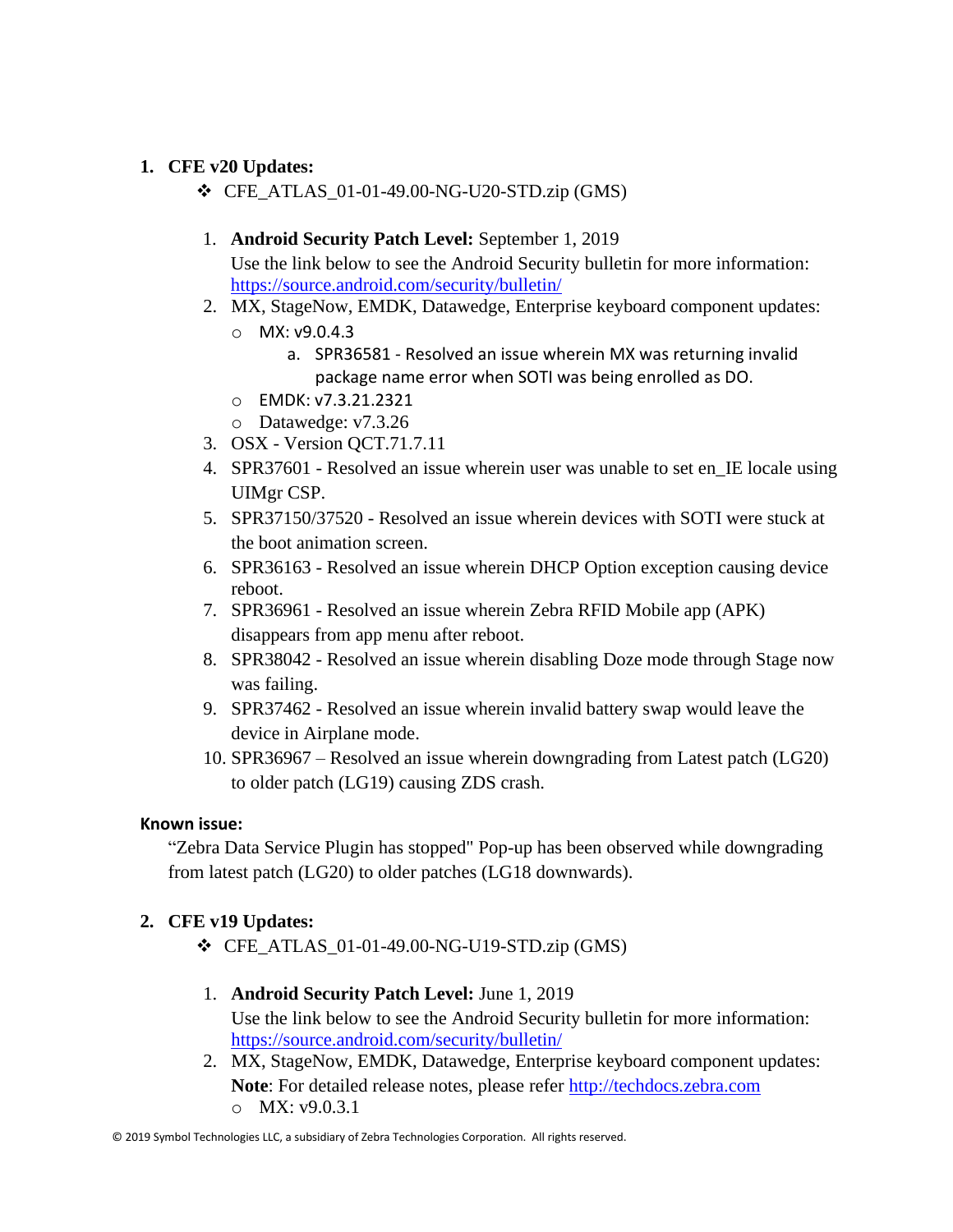- a. SPR36994 Resolved MX initialization issue wherein EHS was calling MX before completion of MX initialization process.
- b. SPR36768 Resolved an issue wherein EHS Hostname in title was not reflecting updated HostName after device reboot.
- c. SPR36581 Resolved an issue wherein MX was returning invalid package name error when SOTI was being enrolled as DO.
- d. SPR36479 Resolved an issue where mapping a key using Key Manager CSP to trigger an intent was not working.
- o StageNow: v3.3.1.2000
- o Datawedge: v7.3.22
	- a. SPR37124 Resolved an issue where in ADF rule with crunch spaces was removing last character from barcode data with space.
- o EMDK: v7.3.18.2318
- $O$  DDT: v1.17.0.9
- o Enterprise Keyboard: v2.1.1.3
- o Scanner Framework: v19.58.37.0
	- a. SPR37064 Resolved wrong property.
	- b. SPR36685 Resolved an issue wherein scan engine was failed to initialize during powerup.
	- c. SPR37175 Resolved an issue where in multiple application can enable the same scanner without one app releasing it.
	- d. SPR-37014 Disable firmware update on 8956 N Products.
	- e. SPR 37201 Resolved an issue wherein scan HardTrigger stops working once Language Settings are modified.
	- f. SPR36927 Resolved an issue where scanner was not available for any app when multiple apps enable the scanner and any app among disable the scanner when it moves to background.
	- g. SPR37060/SPR36880 Resolved an issue wherein Datawedge was not disabling the scanner upon resume during app transition from background to foreground causing intermittent scanning failures.
	- h. SPR36925 Resolved an issue wherein scanner was not available for second app when an ANR or crash occurred on the first app
	- i. Integrated new imgkit version IMGKIT\_8.02T01.16.
- o Wifi: FUSION\_BA\_2\_10.0.4.026\_N
	- a. SPR36741 Resolved an issue wherein device is taken long time to connect in case of failure scenario.
	- b. SPR36855 Resolved an issue where WiFi becomes disabled after reboot because of a GPS module exception.
- o RxLogger Version 5.4.13.0
- o Diagdaemon Version 5.4.16.0
- o OSX Version QCT.71.7.10
- o Zebra Data Services Version 3.5.0.1145
- o Device Central: v2.1.0.9
	- a. Added support to start scan and pair by squeezing hardware scan trigger.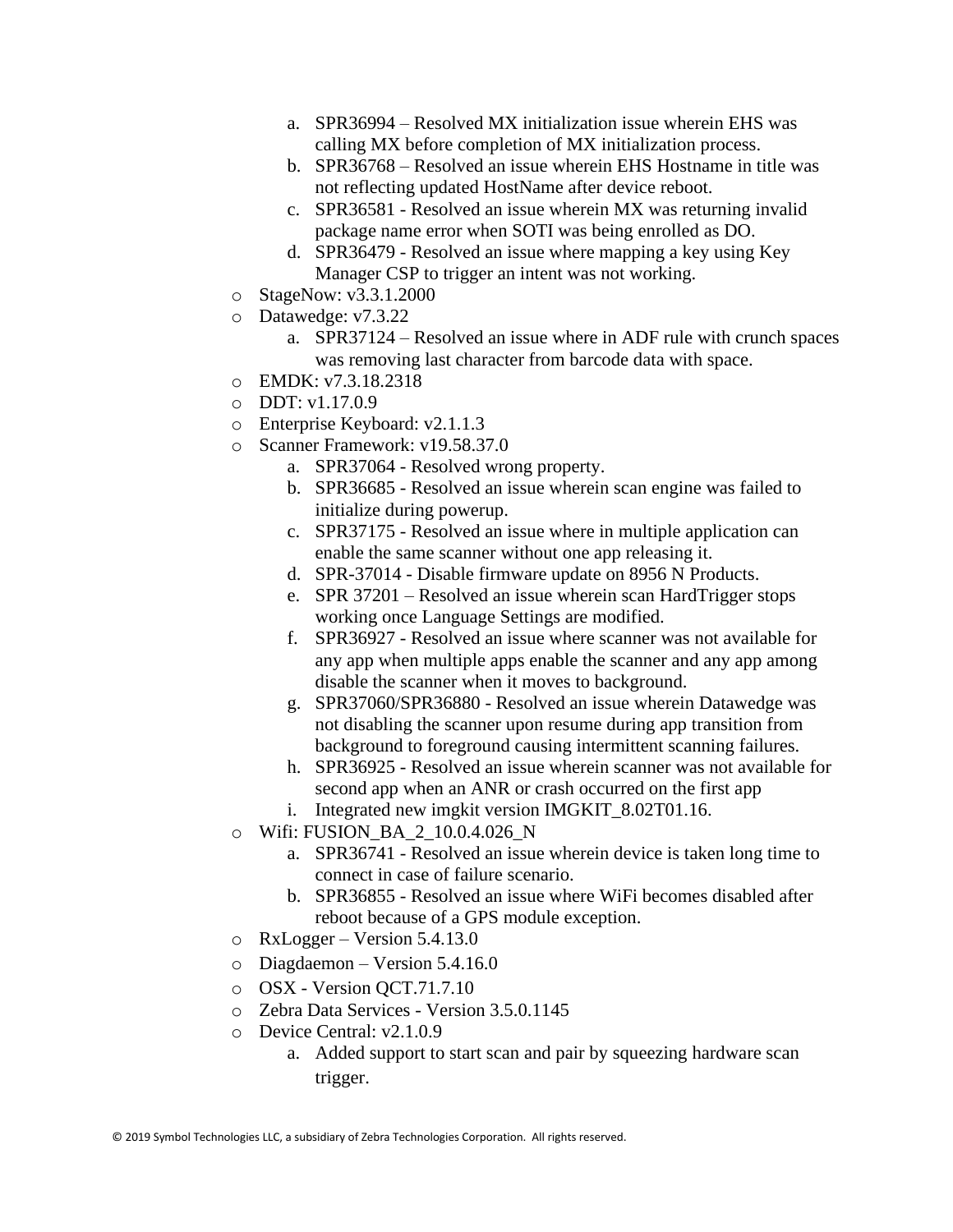- 3. SPR36961 Resolved an issue wherein Zebra RFID Mobile app (APK) disappears from app menu after reboot.
- 4. SPR36958 Resolved an issue wherein disabling Airplane Mode using PowerKey Manager is not working
- 5. SPR37152 Resolved an issue wherein devices has trouble reading and connecting to devices over NFC.
- 6. SPR36691 Resolved an issue wherein location gets turned off on every reboot.
- 7. SPR36600/37084 Resolved an issue wherein device would not boot to the OS due to an exception while removing packages.
- 8. SPR36897 Updated Telstra M2M APN with DUN type.
- 9. SPR36658 Made a change to perform correction on unsealed batteries.
- 10. SPR36294 Resolved an issue with scanner wherein the imager was not configured correctly during boot up.
- 11. SPR36396 Resolved an issue wherein device not connecting to network with China Unicom SIM.
- 12. SPR36879 Adding scan code POUND and STAR.
- 13. SPR36347 Resolved an issue wherein SIP was showing irrespective of "Show Virtual Keyboard" on first launch of chrome browser.
- 14. SPR36691/37039 Resolved an issue wherein Airplane mode gets greyed out after reboot.
- 15. SPR37380 Resolved an issue wherein "Memory" in Settings app was translated wrongly in Deutsch(Deutschland).
- 16. SPR36778 Resolved an issue wherein Static IP address was not being set using Ethernet Manager.
- 17. SPR37404 Resolved an issue wherein Airplane mode gets greyed out after reboot.

#### **Known issue:**

"Zebra Data Service Plugin has stopped" Pop-up has been observed while downgrading from latest patch (LifeGuard 19) to other patches.

## **3. CFE v18 Updates (Removed from support portal):**

❖ CFE\_ATLAS\_01-01-49.00-NG-U18-STD.zip (GMS)

## 1. **Android Security Patch Level:** March 1, 2019

Use the link below to see the Android Security bulletin for more information: <https://source.android.com/security/bulletin/>

- 2. Updated below mentioned components:
	- o OSX Version QCT.71.7.9.1
		- a. SPR35906 Resolved an issue in EHS system restricted settings.
	- o Scanner Framework: Version 19.54.37.0
		- a. SPR36333 Resolved an issue wherein enabling DW simulscan option locks up device after suspend/resume.
- 3. SPR36262 Resoled an issue wherein NTP parameters were not updated when applied through Stagenow.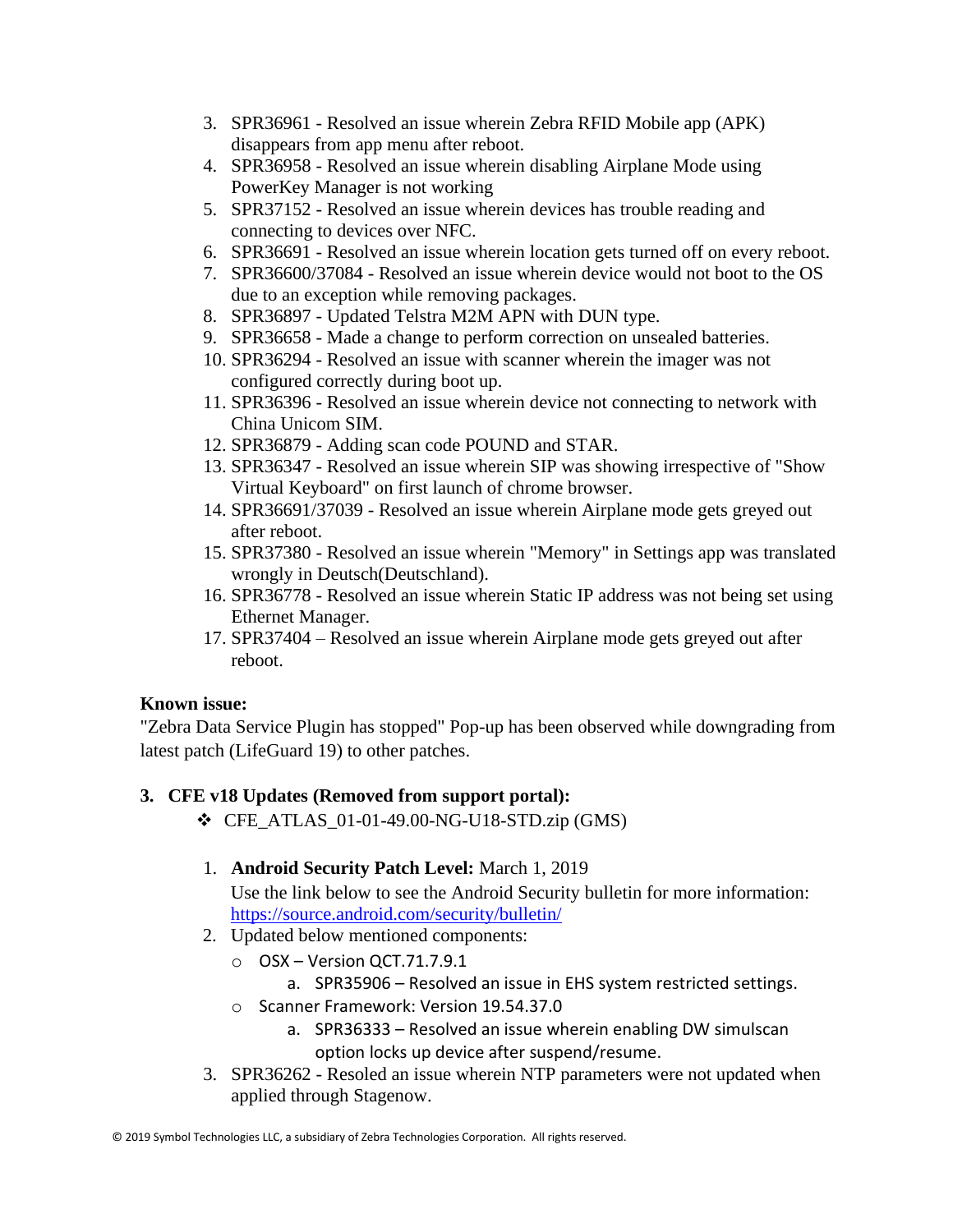- 4. SPR36165 Added Supported LTE bands in the specific hardware.
- 5. Enabled Native Screen Blanking service.

#### **4. CFE v17 Updates (Removed from support portal):**

 $\div$  CFE ATLAS 01-01-49.00-NG-U17-STD.zip (GMS)

CFE v16 numbering is skipped for public posting and reserved for LGE-FOTA Beta.

1. **Android Security Patch Level:** February 1, 2019

Use the link below to see the Android Security bulletin for more information: <https://source.android.com/security/bulletin/>

- 2. MX, StageNow, EMDK, Datawedge, Enterprise keyboard component updates: **Note**: For detailed release notes, please refer [http://techdocs.zebra.com](http://techdocs.zebra.com/)
	- o MX: v8.4.1.3
		- a. SPR35491/35856 Resolved an issue where in Analytics Manager was throwing "Index out of bound error " when a Stagenow Barcode is scanned.
		- b. SPR35928 Resolved an issue where Clock Manager CSP accepts timezone id in "/Etc" Olson format.
		- c. SPR35908 Resolved an issue wherein admin and user generated certificates could not be downloaded from external server.
		- d. SPR35855 Resolved an issue where in Google Keyboard settings was not persisting.
	- o Enterprise Keyboard: v2.0.1.9
	- o StageNow: v3.2.1.0
	- o EMDK: v7.2.2.2202
	- o DataWedge: v7.2.5
	- o DDT: v1.16.1.3
	- o Oem Config: v8.4.0.1
	- o WorryFreeWiFi (SMARTMU): v3.0.3
		- a. Added support for WorryFree WiFi CSP
	- o Device Central: v2.0.22.1
		- a. SPR36473 Show the Battery percentage on the Device Central App main screen when DS3678-ER connected to the mobile device.
	- o Wifi: FUSION\_BA\_2\_10.0.4.025\_N
		- a. SPR36248 Resolved an issue where StageNow configuration will not work with TC75x HW ID 33 device.
		- b. SPR35982 Resolved an issue where roaming failure is observed in disconnect suppression state.
		- c. SPR36361 Enhanced device performance by increasing the value of wlan retries to 12 from the current value of 7.
		- d. SPR35825 Resolved an issue wherein one-way audio is observed during a call sometimes.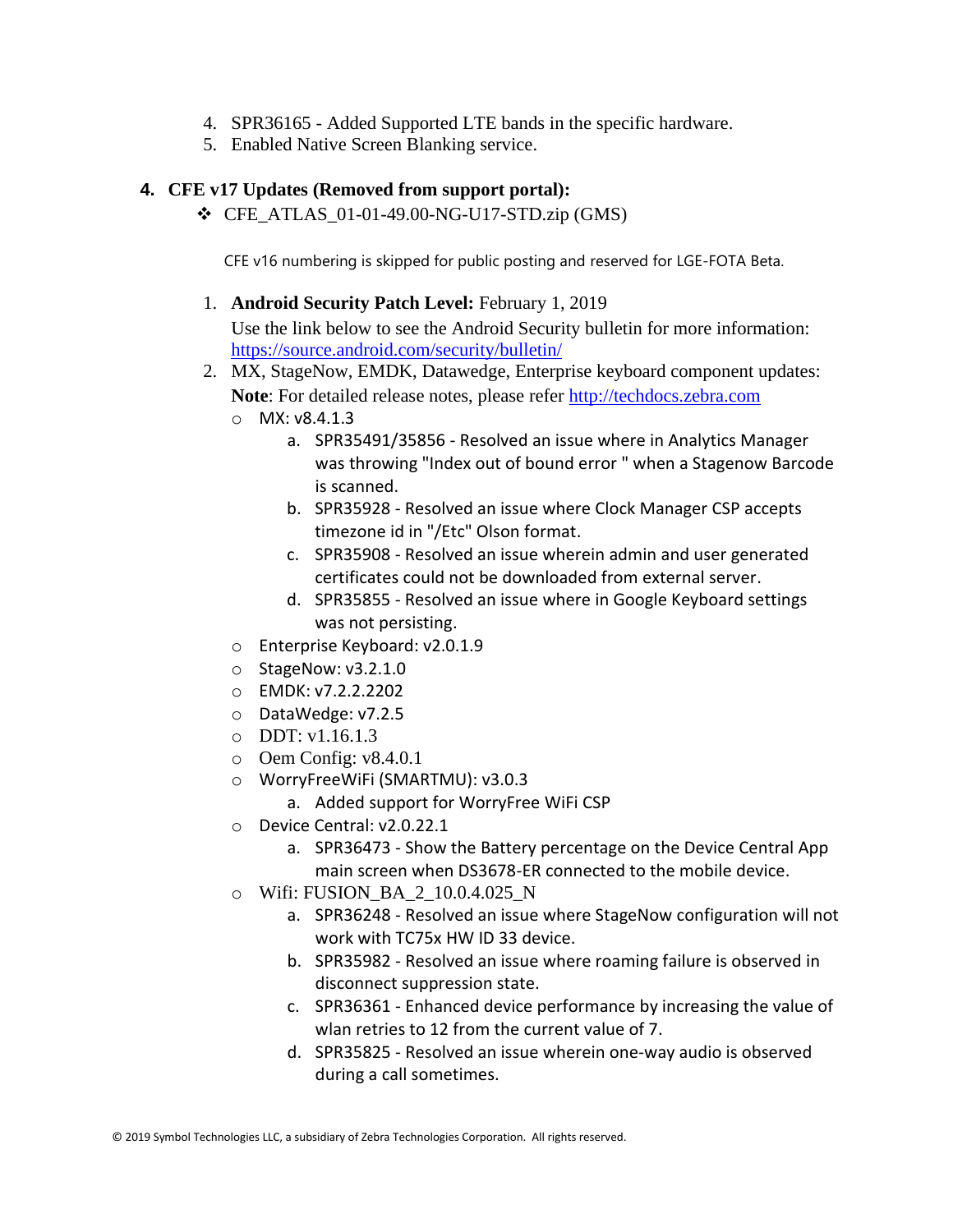- e. SPR36075 Fixed an issue wherein voice packets were not tagged with correct QoS category sometimes which might have caused choppiness in audio call.
- 3. SPR36275 Resolved an issue where-in Camera swap option was still visible in camera App even after disabling one of the camera [Front/Rear] in TC7x devices via StageNow.
- 4. SPR36344 Resolved an issue wherein device radio states are not recovered if incorrect Battery Swap is performed.
- 5. SPR36213 Resolved an issue wherein device would reboot upon enabling data saver when Bluetooth tethering is enabled in DO mode.
- 6. SPR35347 Resolved an issue wherein device would not boot to the OS after enabling data saver in DO mode.
- 7. SPR35950 Resolved an issue wherein SwiftKey Keyboard Breaks Scanning After Reboot.
- 8. SPR35991 Resolved an issue wherein when soft-keyboard is switched, sometimes Scan data stops to transmit to apps.
- 9. SPR35523 Resolved an issue where on disabling Airplane Menu in power key menu, this caused Cellular network settings to be greyed out in settings.

## **5. CFE v15 Updates (Removed from support portal):**

- $\div$  CFE ATLAS 01-01-49.00-NG-U15-STD.zip (GMS)
- 1. **Android Security Patch Level:** January 1, 2019

Use the link below to see the Android Security bulletin for more information: <https://source.android.com/security/bulletin/>

- 2. Updated below mentioned components:
	- o WiFi: FUSION\_BA\_2\_10.0.3.020\_N:
		- a. SPR35628 Resolved an issue where validation of Radius server certificate fails.
		- b. SPR35593 Resolved a device reboot issue where DHCP Option received with more than expected length.
	- o Scanner Framework: Version 19.50.37.0
		- a. SPR35288 Fixed an issue wherein initialization of scanner was taking  $\sim$ 1sec.
		- b. SPR35054 Added support for reduced quite zone barcode decoding.
		- c. SPR34844 Resolved an issue wherein multiple open calls are prevented when multiple application tries to open scanner without releasing previous instance.
	- o OSX Version QCT.71.7.9
		- a. SPR36117/36095 Resolved an issue wherein the scanned data would not come to the Apps, Airplane menu item was missing in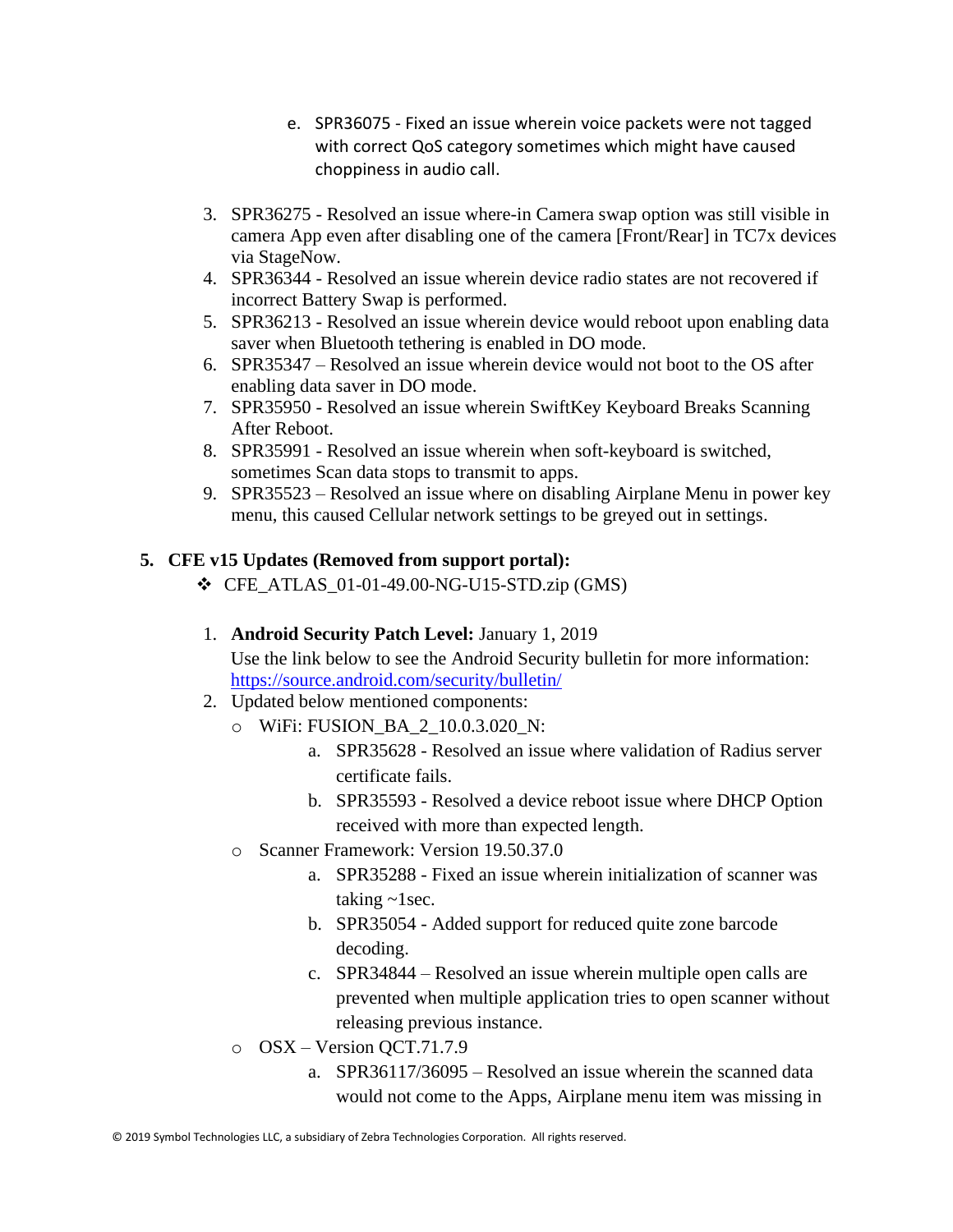the Power key menu and Home and recent buttons were not functional

- 3. SPR35414 Resolved an issue to differentiate BT scanners and to avoid multiple paring and un-paring events.
- 4. SPR36019 Resolved an issue wherein serial port control signals were not working as expected.
- 5. SPR36143 Resolved an issue wherein remapping of control modifier keys were not persisting across a reboot.

## **6. CFE v14 Updates:**

- $\div$  CFE ATLAS 01-01-49.00-NG-U14-STD.zip (GMS)
- 1. **Android Security Patch Level:** December 1, 2018 Use the link below to see the Android Security bulletin for more information: <https://source.android.com/security/bulletin/>
- 2. SPR35256 Resolved an issue causing NTP synchronization failure.
- 3. SPR35065 Resolved an issue to include the correct EXIF orientation tag data, in the jpeg image capture by camera.
- 4. SPR34861 Resolved an issue wherein earlier versions of velocity app installation (1.x) was not persisting after reboot.

## **7. CFE v13 Updates:**

- ❖ CFE\_ATLAS\_01-01-49.00-NG-U13-STD.zip (GMS)
- 1. **Android Security Patch Level:** November 1, 2018 Use the link below to see the Android Security bulletin for more information: <https://source.android.com/security/bulletin/>
- 2. MX, StageNow, EMDK, Datawedge, Enterprise keyboard component updates: **Note**: For detailed release notes, please refer [http://techdocs.zebra.com](http://techdocs.zebra.com/)
	- $O$  MX: 8.2.3.1
		- b. SPR35665 Resolved an issue wherein Google keyboard settings are not persisting through a reboot when configured directly after factory reset.
		- c. SPR34771 Resolved a synchronization issue in Mx.
	- o StageNow client: 3.1.1.1019
	- o EMDK: 7.0.0.2000
	- o DataWedge: 7.0.4
	- o Enterprise Keyboard: 1.9.0.9
		- a. SPR35603 Fixed an issue wherein Enterprise Keyboard was disappearing when an external keyboard was connected.
- 3. SPR35286 Resolved issue where alpha keys do not work properly on 29-key keyboard in certain applications.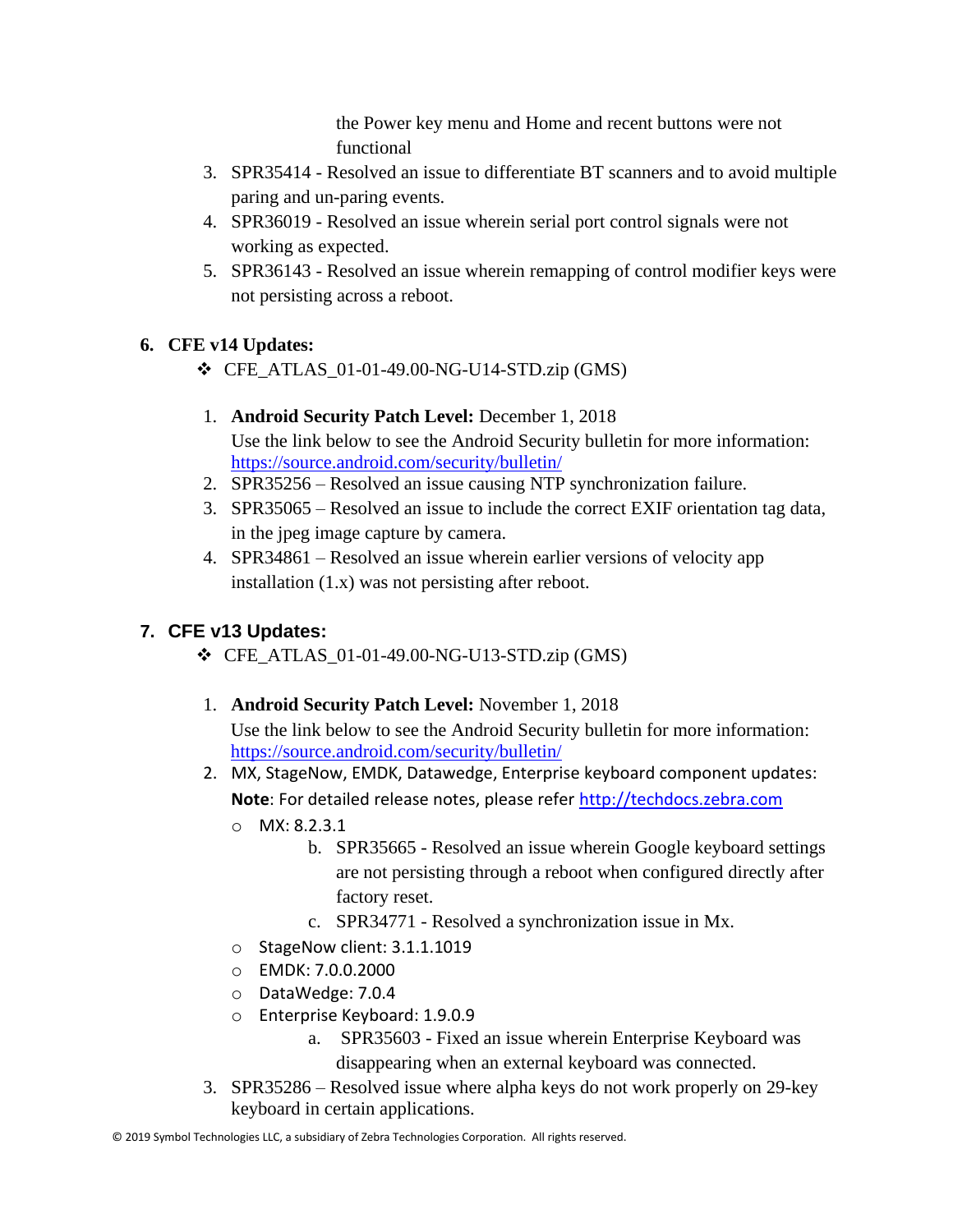- 4. SPR35692 Fixed an issue where it was not possible to disable "Show virtual keypad" from "Settings / Languages & Input / Physical Keyboard".
- 5. Added enable/disable Settings drawer feature implementation in OSX.
- 6. B2M client included in disabled mode.

## **8. CFE v12 Updates:**

- ❖ CFE\_ATLAS\_01-01-49.00-NG-U12-STD.zip (GMS)
- 1. **Android Security Patch Level:** October 1, 2018 Use the link below to see the Android Security bulletin for more information: <https://source.android.com/security/bulletin/>
- 2. Updated below mentioned components:
	- o WiFi: FUSION\_BA\_2\_10.0.3.019:
		- a. Enable/Disable FAPI support to turn ON/OFF hotspot via CSP.
		- b. SPR34760 Resolved an issue wherein the device was unable to reconnect after some idle hours in low coverage.
		- c. Enable/Disable Captive Portal Support.
	- o SmartMU: Version 3.0.2:
		- a. SmartMU app name change to WorryFreeWiFi
	- o Device Central: Version 2.0.17.0
	- o Scanning Framework: Version 19.11.37.1
		- a. SPR34484 Resolved an issue wherein exceptions were not thrown when multiple apps try to open scanner instance without earlier instance being released.
- 3. SPR34300 Added Auto Screen Rotation to Lock screen.
- 4. SPR35090 Resolved an issue wherein disabling captive portal detection was not working.
- 5. SPR35065 Resolved an issue to include the correct EXIF orientation tag data in the jpeg image capture by camera.
- 6. SPR35462 Fixed an issue wherein keyboard selection notification was being shown on hard keypad devices.
- 7. SPR35216 Resolved an issue where Proxy Auto Config (PAC) did not work properly following stops/restarts of the PacService
- 8. SPR35188 Disabled QC Quick Charge 3.0 which allows the device to charge at 9v (since many 3rd party cables are rated for only 5v use).
- 9. SPR34978 Resolved an issue wherein the device was unable to set private apn through EMDK or StageNow.
- 10. SPR35021 Resolved an issue where Auto PAC Proxy settings are not preserved after Android desert update.
- 11. Added new APN for Telstra-M2M.

#### **9. CFE v11 Updates:**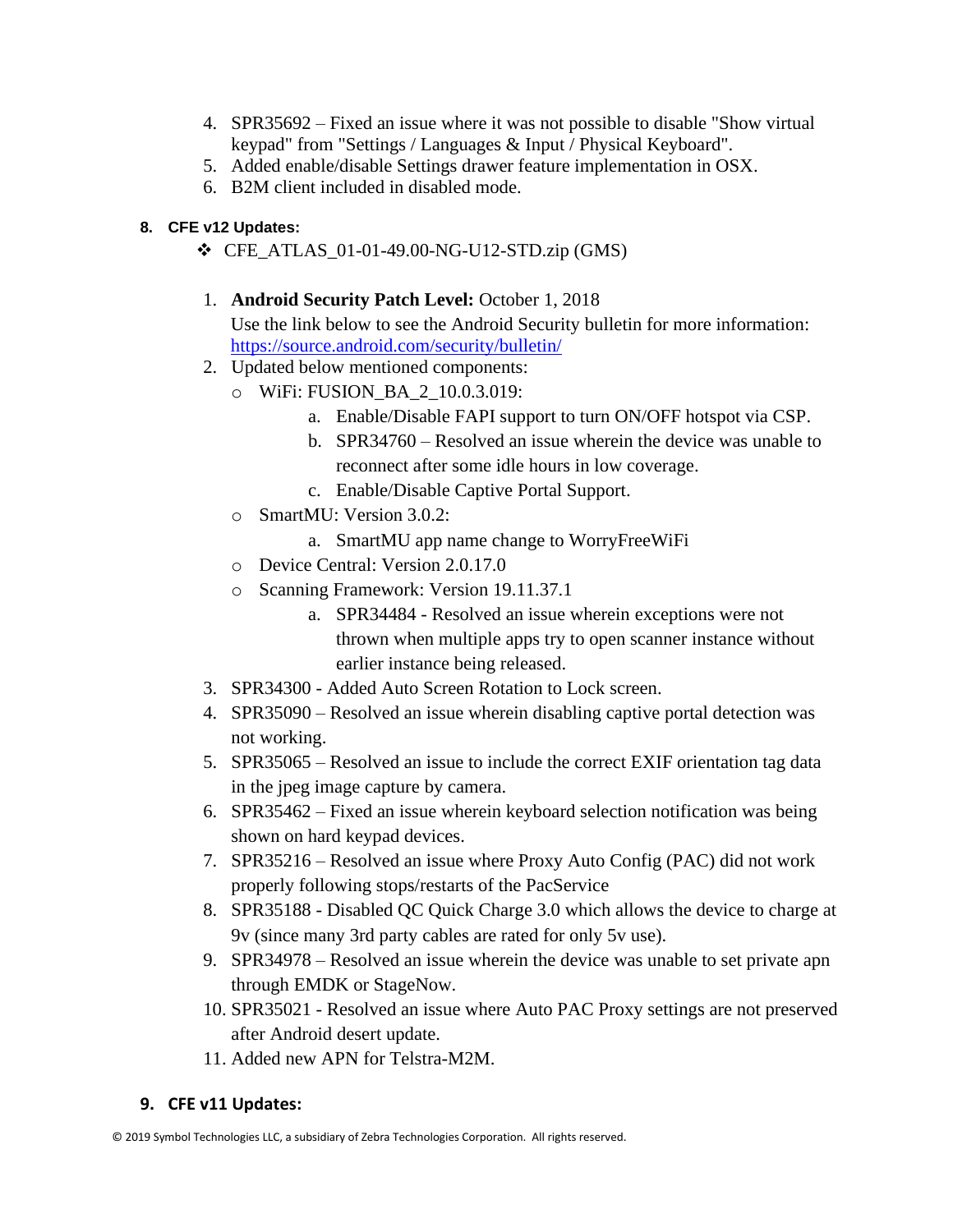#### ❖ CFE\_ATLAS\_01-01-49.00-NG-U11-STD.zip (GMS)

1. **Android Security Patch Level:** September 1, 2018

Use the link below to see the Android Security bulletin for more information: <https://source.android.com/security/bulletin/>

#### 2. Updated below mentioned components:

- o Enterprise Keyboard: Version 1.9.0.4
- o Diagnostic Tool: Version 1.16.0.1
- o OEMConfig: Version 8.1.0.9
- o Device Central: Version 2.0.11.0
- o Zebra Software License Manager: Version 3.1.1
- o Zebra Data Services: Version 1.0.0.1002
- 3. MX, StageNow, EMDK, Datawedge component updates:

 **Note**: For detailed release notes, please refer [http://techdocs.zebra.com](http://techdocs.zebra.com/)

- o MX: Version 8.1.0.10
	- a. SPR34716 Resolved an issue wherein the MX was getting killed by Backup manager and didn't restart properly.
- o StageNow: Version 3.1.1.1018
- o EMDK: Version 6.10.12.1312
- o Datawedge: Version 6.9.49
	- a. SPR34429 Resolved an issue wherein DataWedge failed to load "default Profile0".
	- b. SPR34614 Resolved an issue in DataWedge wherein scanner could not be enabled due to quick enabling and disabling of scanner through Intents.
	- c. SPR34972 Implemented new parameters in scanner input plugin API so that the API takes considerable less time to suspend/reenable of the scanner
- 4. CVE-2018-5383 was corrected preventing unauthenticated BT pairing.
- 5. SPR34716 Resolved an issue wherein the MX was getting killed by Backup manager and didn't restart properly.
- 6. Included Zebra Software License Manager v3.1.1.
- 7. Added LEAP Profile support.
- 8. Data Analytics changes:
	- o DataAnalytics has been renamed to Zebra Data Service.
	- o DAInBuiltDCA has been renamed to Zebra Data Service Plugin.
	- o SettingsEULA has been renamed to Zebra Data Services.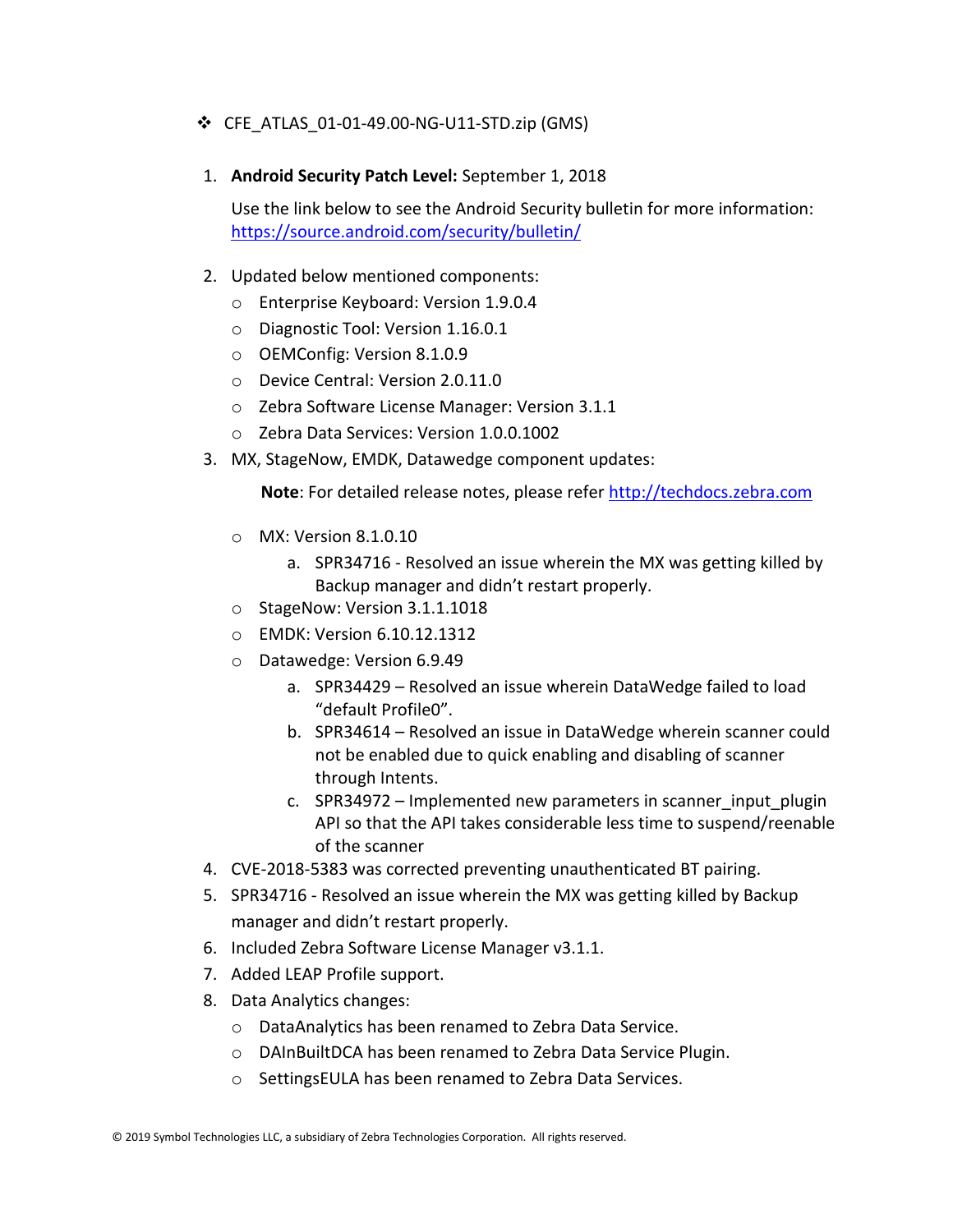- $\circ$  In this release, the ZDS-EULA pop up during configuring the device, can be automatically skipped if the device is configured for Device Owner mode or when SUWBypass is used.
- $\circ$  DO mode configuration mechanism includes NFC bump, QR code, AFW# and Zero touch.
- o SUW Setup Wizard Bypass can set with PowerMgr CSP.
- o On Automatic skipping of Zebra EULA, Zebra's default settings and data collection rules will be configured on the device.

#### **10. CFE v10 Updates:**

- $\div$  CFE ATLAS P10 NG 01-01.49.zip (GMS)
- 1. **Android Security Patch Level:** August 1, 2018

Use the link below to see the Android Security bulletin for more information: <https://source.android.com/security/bulletin/>

- 2. Updated below mentioned components:
	- o OSX Version QCT.71.7.7.1
	- o Scanning Framework Version 19.11.37.0
- 3. SPR34695 Resolved an issue wherein Google play protect setting was not persisting across reboot.
- 4. SPR35062 Resolved an issue wherein setting Default Launcher was failing when more than one third party launcher was installed in the device.
- 5. SPR34648 Resolved an issue where malformed DHCP Option 150 (TFTP Server Address) was passed during DHCP exchange.
- 6. SPR34445 Resolved an issue wherein scanner exceptions were observed while scanning DATAMATRIX barcodes using DS3678 scanner resulting in scanner beam failures.
- 7. SPR34310 Resolved an issue where in CANCELREAD API was not working when Continuous Mode was enabled.
- 8. SPR34757 Resolved an issue where DHCP Option 42 (NTP servers) has more entries than expected.
- 9. SPR34046 Resolved an issue wherein there were Bluetooth scanner disconnections noticed while audio was being played simultaneously on BT headset.

#### **11. CFE v9 Updates:**

 $\div$  CFE ATLAS P09 NG 01-01.49.zip (GMS)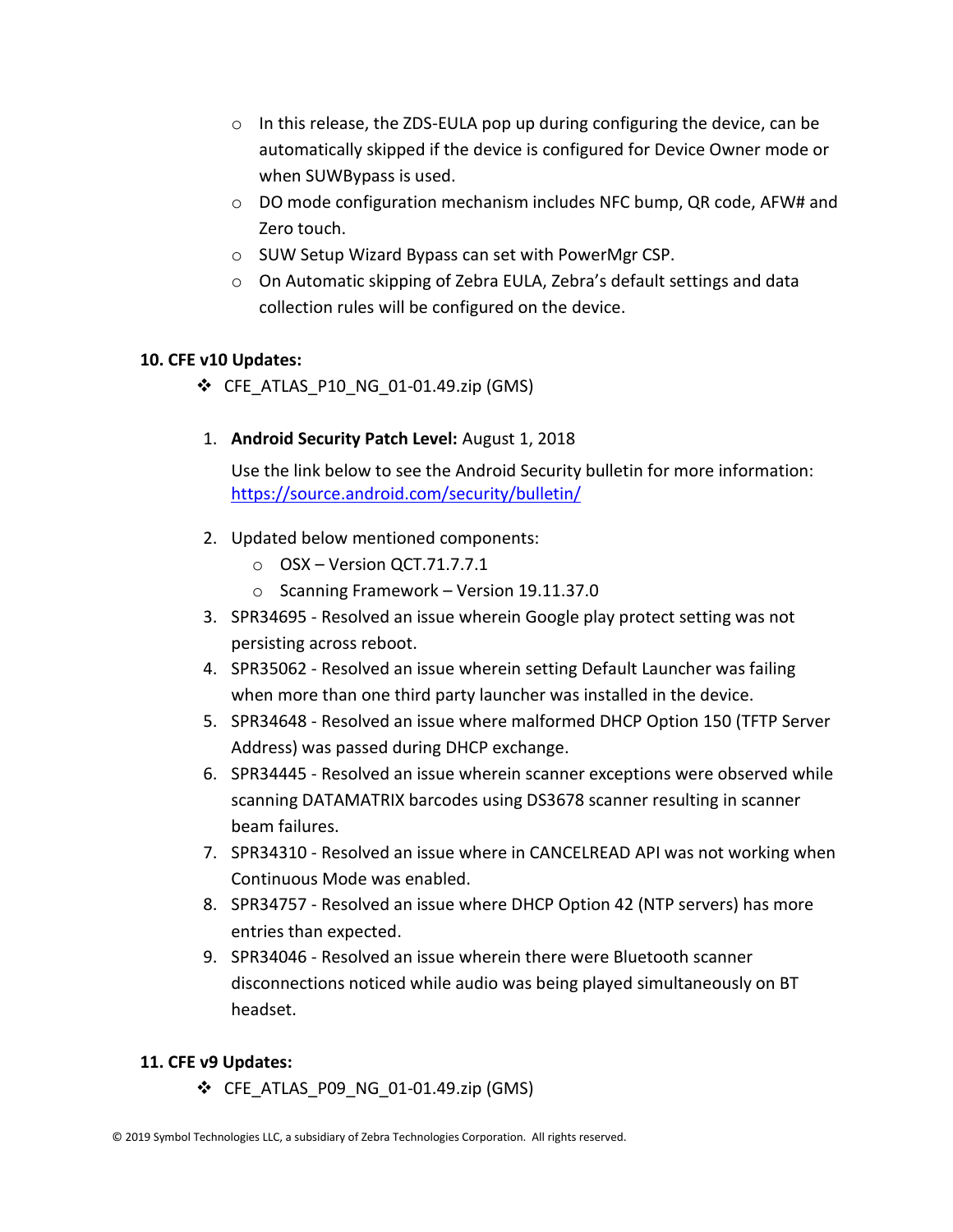- 1. **Android Security Patch Level:** July 1, 2018 Use the link below to see the Android Security bulletin for more information: <https://source.android.com/security/bulletin/>
- 2. Updated below mentioned components:
	- $\circ$  MX Version 8.0.2.0
	- $\circ$  EKB Version 1.8.0.8
	- o StageNow Client Version 3.0.1.1038
	- o DataWedge Version 6.8.54
	- o WiFi FUSION\_BA\_2\_10.0.1.019\_N
	- o SmartMU Version 3.0.1
	- $\circ$  OSX Version QCT.71.7.7.0
	- o DataAnalytics Version 3.3.0.1113
- 3. After an upgrade from non-EULA to EULA BSP, the Data Analytics Engine (DAE) upgrades to v3.3.0.1113 and takes about 35 secs to initialize for the first time. During this time the Settings->Zebra (EULA) page will show the default status of Device Data toggle button as enabled until initializing is complete.
- 4. Audio Optimization resulting in a 75% reduction is buffering between HAL and ALSA in both the RX and TX leg of a VoIP Call reducing device's contribution to the mouth to ear delay significantly. Impact is to VoIP use case only on all SKU's.
- 5. SPR34894 Fixed an issue in DataWedge wherein scanner could not be enabled due to quick enabling and disabling of scanner through Intents.
- 6. SPR34743 Keyboard configuration properties has been changed for software keyboard pop up scenario.
- 7. SPR34906 Resolved an issue wherein device used to get stuck in the boot up screen on Velocity app installed devices.
- 8. SPR33599 Resolved an issue wherein few system apps were being disabled after Applock whitelist mode was enabled.
- 9. SPR33818 Fixed an issue wherein certain decoder type values were not persisting across a scanner enable/disable cycle.
- 10. SPR34267 Resolved an issue wherein user was not able to enable USB debugging option using StageNow.
- 11. SPR33639 Resolved an issue wherein the customer app install and launch during device sleep state and device stop emitting scan beam after awake from suspend.
- 12. SPR34614 Resolved an issue in DataWedge wherein scanner could not be enabled due to quick enabling and disabling of scanner through Intents.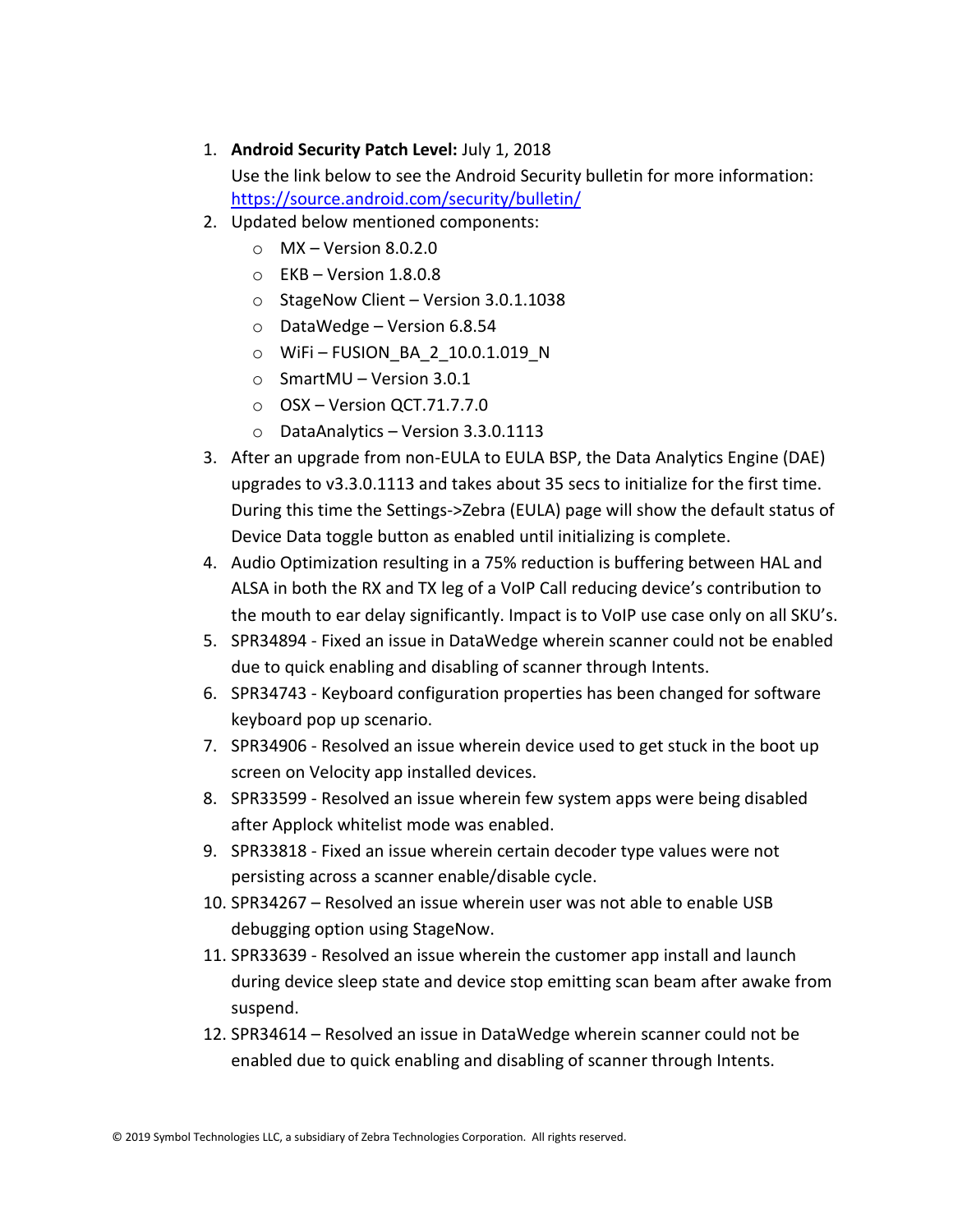- 13. SPR33920 Resolved an issue wherein devices failed to connect to WLAN network if the country selection is set to Japan.
- 14. SPR34717 Added support for new method of creating the Applock Whitelist.
- 15. SPR34346 Resolved an issue wherein Velocity app installation was not persisting after reboot.
- 16. SPR34888 Resolved an issue wherein user could not launch Key Programmer in Settings App.
- 17. SPR34595 Resolved an issue wherein Storage Card path was inaccessible through StageNow.

#### **12. CFE v8 Updates:**

❖ CFE\_ATLAS\_P08\_NG\_01-01.49.zip (GMS)

#### 1. **Android Security Patch Level:** June 1, 2018

Use the link below to see the Android Security bulletin for more information: <https://source.android.com/security/bulletin/>

- 2. Resolved an issue wherein KeyProgrammer fails to open via Device settings.
- 3. Build Number format has been updated.
- 4. Added First Api Level property for MC33 and VC80x products.

#### **13. CFE v7 Updates:**

- ❖ CFE\_ATLAS\_P07\_NG\_01-01.49.zip (GMS)
- 1. **Android Security Patch Level:** May 1, 2018

Use the link below to see the Android Security bulletin for more information: <https://source.android.com/security/bulletin/>

2. Fix for Zebra setup wizard popup after OS upgrade.

#### 3. **Updated below components:**

- o MX: 8.0.0.10
- o StageNow client: 3.1.0.1037
- o DataWedge: 6.8.50
- o Enterprise Keyboard: 1.8.0.8
- o EMDK: 6.9.16.1216
- 4. Build ID format has been updated.
- 5. Included Zebra Software License Manager v3.0.1.
- 6. Added Wi-Fi power table for Japan.
- 7. SPR34179 Resolved an issue wherein device connects slowly to an AP.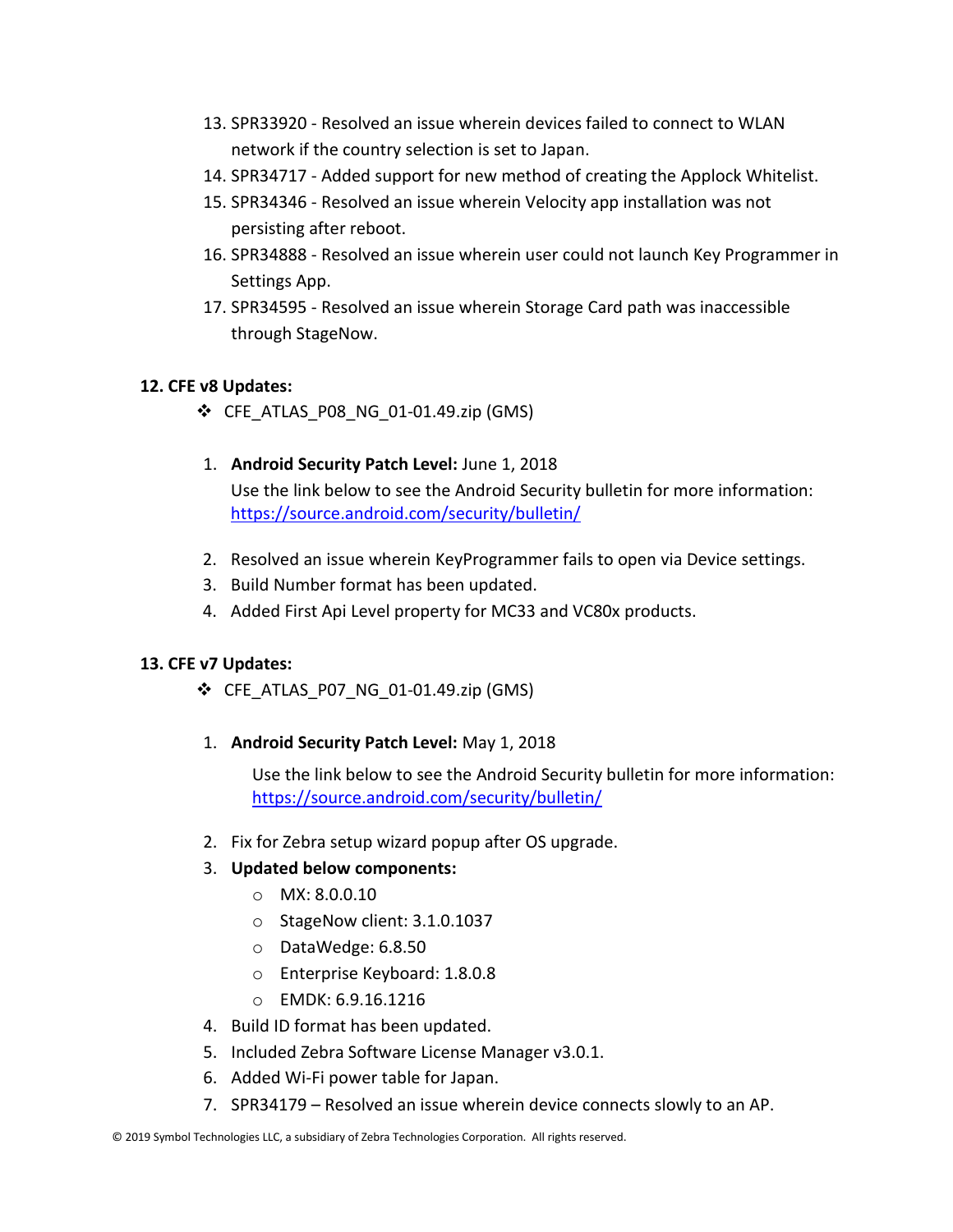- 8. SPR34175 Resolved an issue wherein device does not show preview information in Messaging App when language toggles from right-to-left.
- 9. SPR34259 Added support to use USBMgr CSP to limit the standard 4 options on device to only allow UsbExternalStorageUsage.
- 10. SPR34307 Resolved an issue wherein the device was unable to be staged via StageNow.
- 11. SPR34083/34014/32519 Resolved an issue wherein disabling WWAN radio via Airwatch using StageNow XML fails.
- 12. SPR33977 Resolved an issue wherein set time zone issue observed with StageNow.
- 13. SPR34213/31491 Resolved an issue wherein the device was unable to stage via StageNow.
- 14. SPR34420 Resolved an issue wherein floating scan bubble issue observed with Enterprise Keyboard.
- 15. SPR33755 Resolved an issue wherein the Whitelisted apps were unable to submit XML to MX.
- 16. SPR33207 Resolved an issue wherein the Device Diagnostic tool had an issue with reading the Battery Cycles in the application for PP+ batteries.
- 17. SPR33671 Resolved an issue wherein user was unable to create WIFI profile with username as backslash followed by number.
- 18. SPR33862 Resolved an issue wherein the Screen Time off settings using Display manager CSP was not working.
- 19. SPR33973 Resolved an issue wherein erroneously loading default profile by providing feature to ignore disabled profiles in DataWedge.
- 20. SPR33848 Added support to included category field in intent profile in StageNow.
- 21. SPR34189 Resolved an issue wherein low ram and oom limit adjustments to provide more free memory.
- 22. SPR33876 Resolved an issue wherein Display Timeout was unable set via StageNow.
- 23. SPR33607 Resolved an issue where few fresh devices were unable to stage after unbox the device.
- 24. SPR33538 Resolved an issue wherein the Scanner beam stuck off and No LED beam while pressing scanner button.
- 25. SPR33981 Resolved an issue Czech Republic Regulatory Country could not be set using Wifi config profile.
- 26. Added Enterprise Browser package (com.symbol.enterprisebrowser) to white listed apps.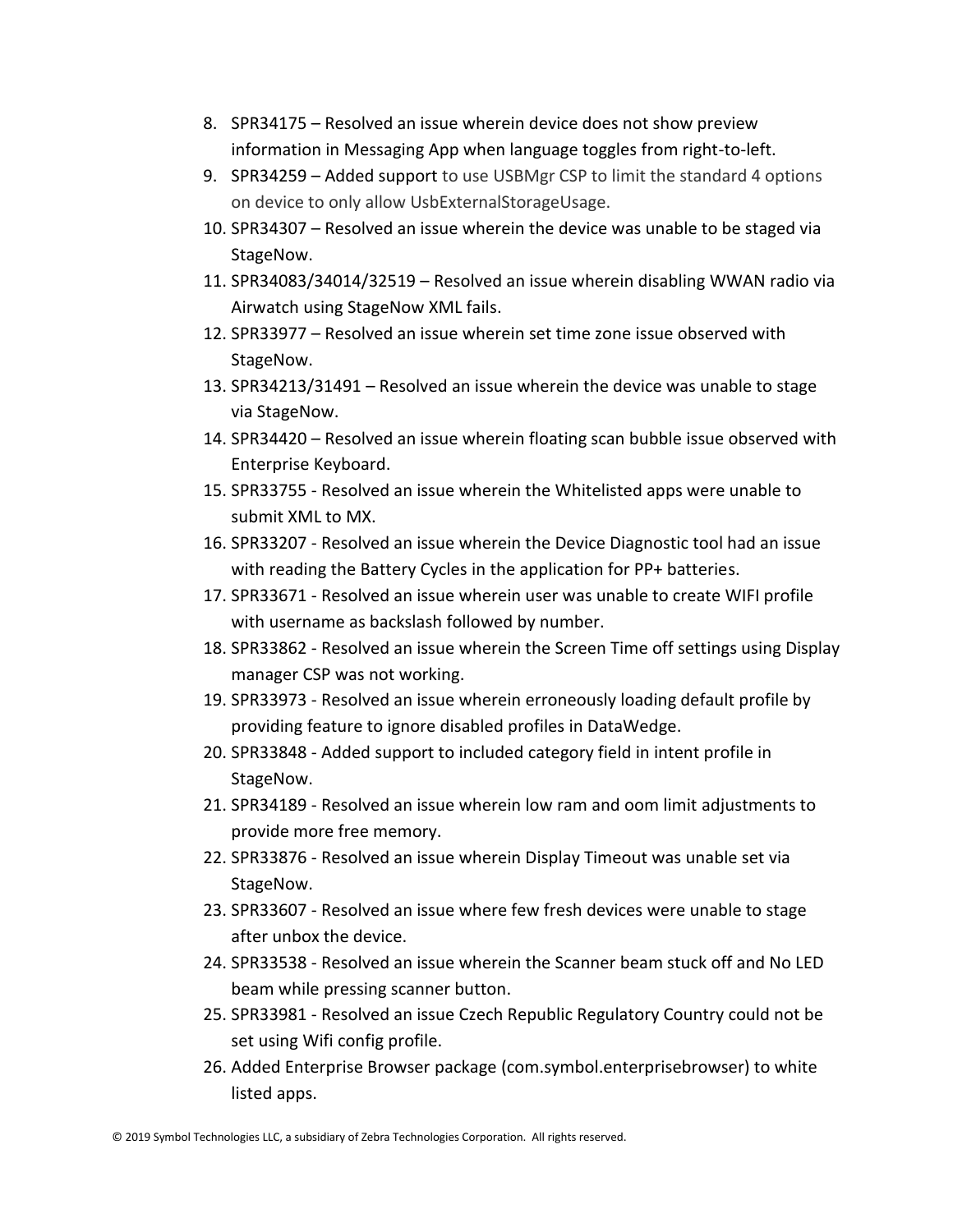- 27. Resolved an issue wherein Settings App crashes while performing "Network Settings Reset".
- 28. A new device settings menu and an initial setup screen have been added to easily configure the Zebra analytics engine. The initial setup screen will be displayed upon bootup following an Enterprise Reset or Factory Reset. This screen can be skipped on an Enterprise Reset by provisioning using a StageNow profile (PowerMgr CSP), similar to what is available for the Google setup wizard bypass.
- 29. Resolved an issue wherein Bluetooth tethering was not working.

#### **14. Update005 Updates:**

❖ CFE-VC80x\_MC33-01-01-48-NG-00-A-05.zip (GMS)

| Components | <b>New Features</b>                                             |  |
|------------|-----------------------------------------------------------------|--|
| <b>OS</b>  | Added support for FIPS                                          |  |
| Battery    | Added support for battery hotswap with up to 30 seconds for     |  |
|            | Wifi/BT persistence                                             |  |
| Scanning   | Added Simulscan on the part numbers with imager                 |  |
|            | Added support for RS507x                                        |  |
|            | Fixed Bluetooth scanner firmware update failure                 |  |
| DataWedge  | Fixes:                                                          |  |
|            | SPR-33973 Resolved issue where Wrong profile gets loaded        |  |
|            | when SwitchToProfile intent is used                             |  |
|            |                                                                 |  |
|            | SPR 33538 - Not able to load the correct profile when           |  |
|            | Switch To Profile intent is used.                               |  |
|            |                                                                 |  |
|            | Features:                                                       |  |
|            | Changed the default Simul Scan template in a DataWedge          |  |
|            | profile to "Default - Barcode 4.xml".                           |  |
|            | Added support for Dynamic template parameters in<br>٠           |  |
|            | SimulScan configuration.                                        |  |
|            | Added Multibarcode support.                                     |  |
|            | Added a barcode separator for multbarcode feature.<br>$\bullet$ |  |
|            | Intent API extensions:                                          |  |
|            | 1. Added support to import full configuration database or       |  |
|            | profile configuration database via intent API.                  |  |
|            |                                                                 |  |
|            | 2. Added support to get and set configuration of Serial         |  |
|            | Input Plugin settings.                                          |  |
|            |                                                                 |  |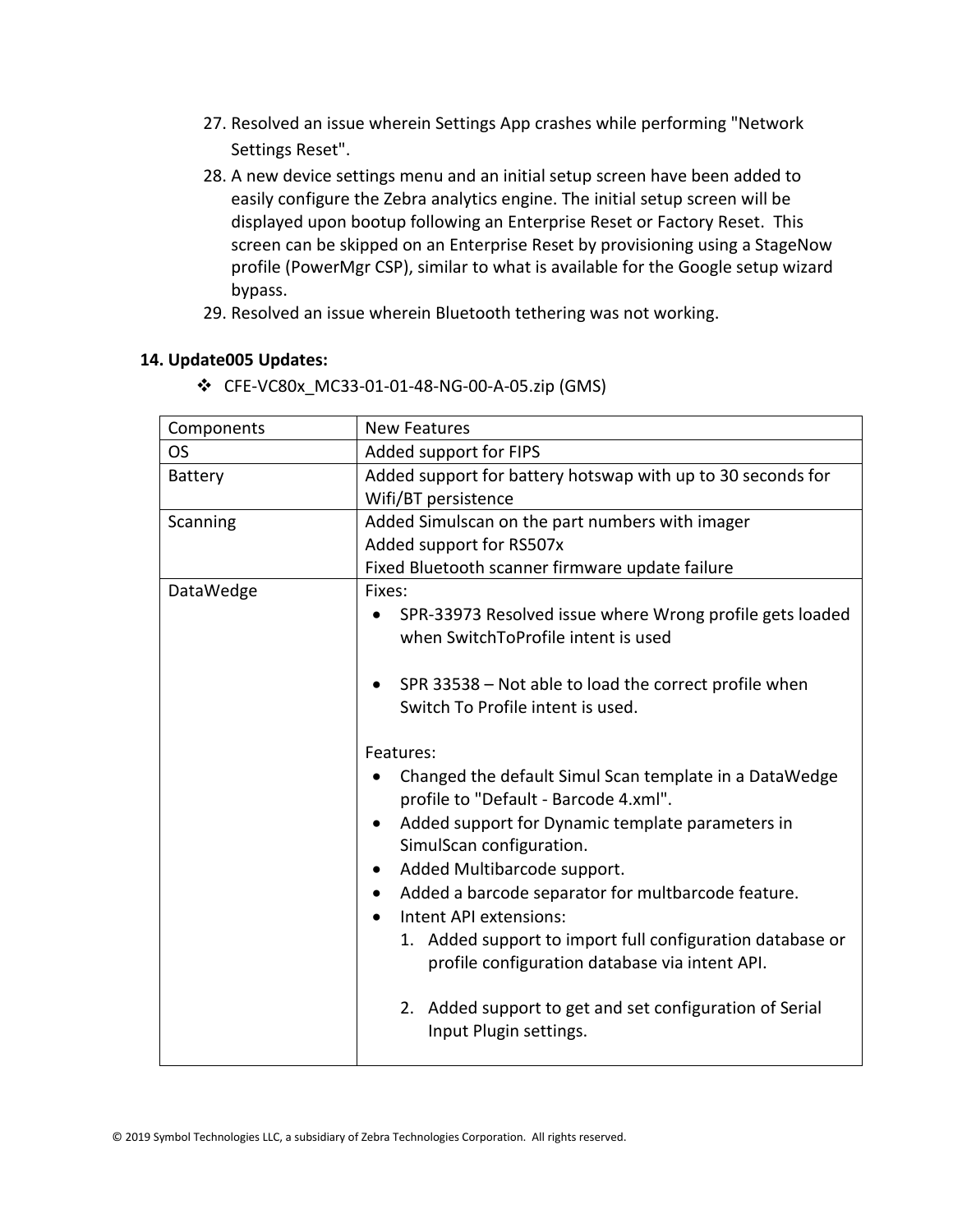|                  | Added support to install an application while in device in<br>٠<br>suspend mode and make it to work with DataWedge. (SPR -<br>33639)                                                                                                                                                                                                                                                                                                         |
|------------------|----------------------------------------------------------------------------------------------------------------------------------------------------------------------------------------------------------------------------------------------------------------------------------------------------------------------------------------------------------------------------------------------------------------------------------------------|
| <b>EMDK</b>      | Fixes:<br>Unable to create a DataWedge profile using EMDK Profile<br>Manager.<br>"getLabelType()" method returns "UNDEFINED" for<br>mailmark and Hanxin barcode<br>Features:                                                                                                                                                                                                                                                                 |
|                  | <b>Enhanced Barcode Manager API:</b><br>Added support for the Mutli-Barcode decoding feature.<br>This feature allows scanning multiple barcodes in one<br>single scan:<br>Added new value "MULTI BARCODE" in enum<br>$\circ$<br>ScanMode to enable decoding multiple barcodes at a<br>time.<br>Added new class "MultiBarcodeParams" in<br>$\Omega$<br>ScannerConfig with parameter "barcodeCount" to set<br>the barcode count to be scanned. |
|                  | <b>Enhanced SerialComm API:</b><br>The new flowControlMode feature has been added in the<br>SerialConfig class with RTS CTS, XON XOFF and NONE as<br>possible values.                                                                                                                                                                                                                                                                        |
| <b>MX</b>        | Fixes:<br>"Zebra Mobility Extensions Version" is shown as 1.3 on<br>Airwatch agent when UUT RAM is 85% filled<br>SPR-34145: Fixed issue where Wlan with WEP key INDEX 2<br>is not kept                                                                                                                                                                                                                                                       |
| <b>OEMConfig</b> | Fixes:<br>"SignalOccurrenceOfThreat" parm is not added in<br>threatStep                                                                                                                                                                                                                                                                                                                                                                      |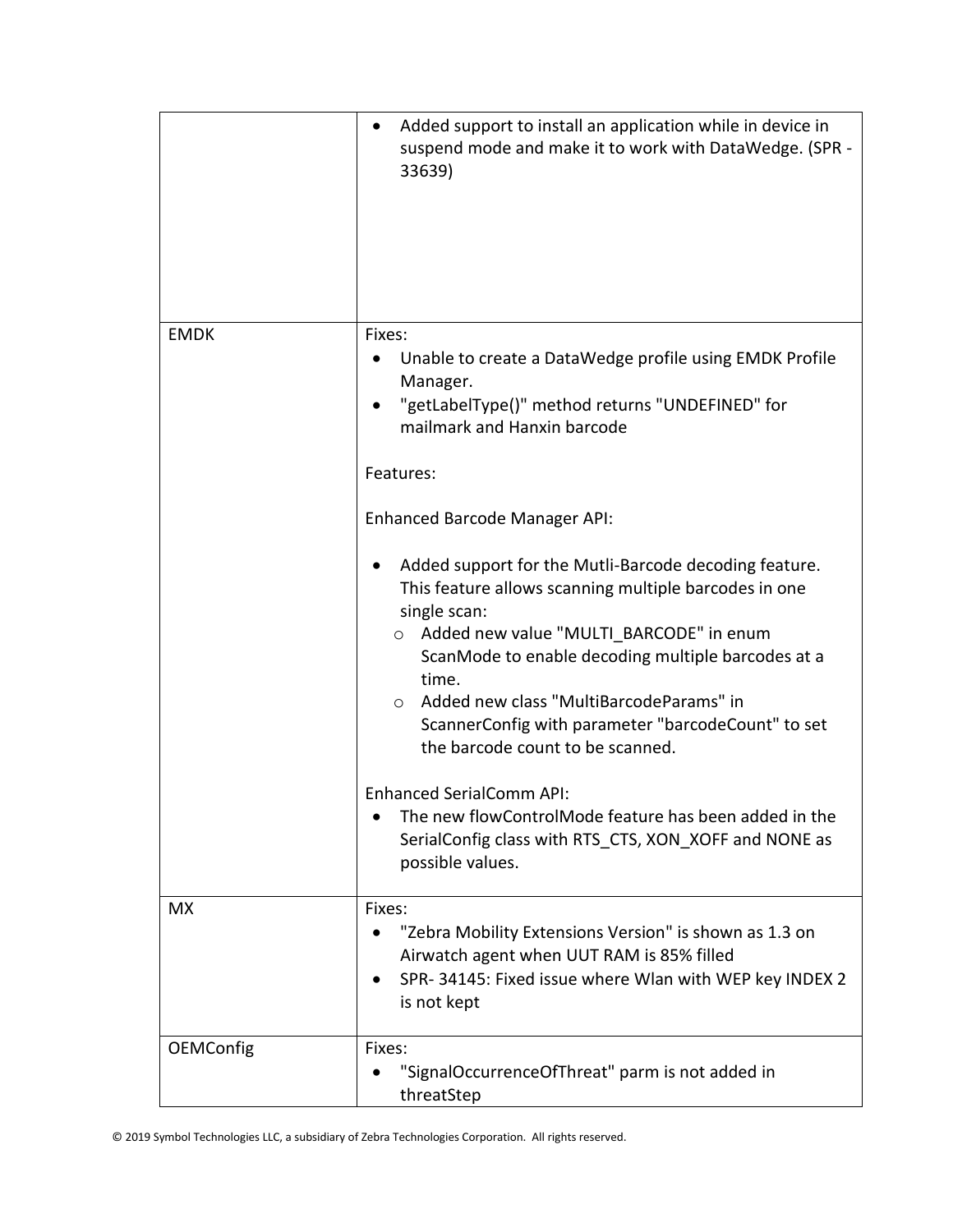| Ivanti Velocity | Integrated Velocity ATTE 2.0 |
|-----------------|------------------------------|

#### **15. CFE v4 Updates:**

- ❖ CFE-VC80x\_MC33-01-01-48-NG-00-A-04.zip (GMS)
- 1. **Android Security Patch Level:** March 5, 2018

Use the link below to see the Android Security bulletin for more information: <https://source.android.com/security/bulletin/>

#### 2. **Updated below components:**

- o Datawedge: 6.7.34
- o StageNow: 2.10.1.1386
- o EMDK: 6.8.20.1120
- o MX: 7.2.0.6
- o File browser: 1.19.1.2
- 3. SPR33311 Resolved an issue wherein RS507 is unable to connect via Bluetooth using Voxware voice application.
- 4. SPR33302 Resolved an issue wherein disabling the oval capacitive key via StageNow fails.
- 5. SPR34267 Resolved an issue wherein USB debugging failed to get enabled via StageNow.
- 6. SPR33639 Resolved an issue wherein device stops emitting scan beam after waking up from suspend state.
- 7. SPR33799 Resolved an issue wherein DataWedge was sending char 10 instead of char 13.

#### **16. CFE v3 Updates:**

- ❖ CFE-VC80x\_MC33-01-01-48-NG-00-A-03.zip (GMS)
- 1. Spectre and Meltdown (CVE-2017-5753, 5715, 5754) remediation provided by updates to timer access for CVE-2017-13218.
- 2. Fix for bug: BT connection state does not persist across reboots, if location settings is in enabled state

## <span id="page-17-0"></span>**Device Compatibility**

This software release has been approved for use on the following devices.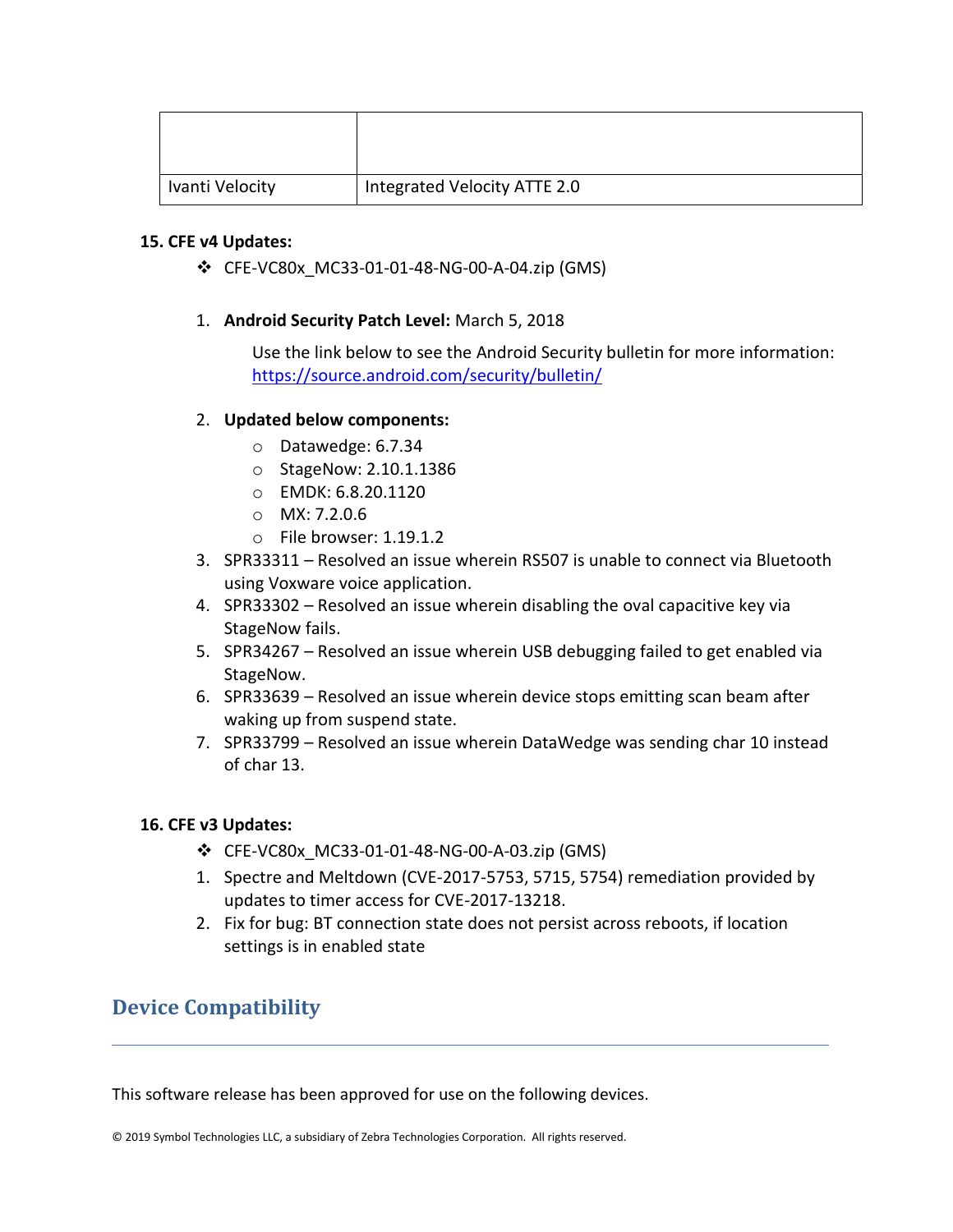| <b>Device Part Number</b> | <b>Operating System</b> | <b>Device Part number</b> | <b>Operating System</b> |
|---------------------------|-------------------------|---------------------------|-------------------------|
| MC330K-GE3HA3NA           | Android N               | MC330M-RL4SG2RW           | Android N               |
| MC330K-GE3HA3RW           | Android N               | MC330M-SI2HA2RW           | Android N               |
| MC330K-GE4HA3NA           | Android N               | MC330M-SI30A2RW           | Android N               |
| MC330K-GE4HA3RW           | Android N               | MC330M-SI3HA2NA           | Android N               |
| MC330K-GE4HA4NA           | Android N               | MC330M-SI3HA2RW           | Android N               |
| MC330K-GE4HA4RW           | Android N               | MC330M-SI40A2NA           | Android N               |
| MC330K-GI3HA3NA           | Android N               | MC330M-SI4HA2NA           | Android N               |
| MC330K-GI3HA3RW           | Android N               | MC330M-SI4HA2RW           | Android N               |
| MC330K-GI3HA4RW           | Android N               | MC330M-SI4HG2NA           | Android N               |
| MC330K-GI4HA3NA           | Android N               | MC330M-SL2HA2RW           | Android N               |
| MC330K-GI4HA3RW           | Android N               | MC330M-SL2HG2RW           | Android N               |
| MC330K-GI4HA4NA           | Android N               | MC330M-SL3HA2NA           | Android N               |
| MC330K-GI4HA4RW           | Android N               | MC330M-SL3HA2RW           | Android N               |
| MC330K-GI4HG3NA           | Android N               | MC330M-SL4HA2NA           | Android N               |
| MC330K-GI4HG3RW           | Android N               | MC330M-SN3HA2RW           | Android N               |
| MC330K-GI4HG4NA           | Android N               | MC330M-SN4HA2NA           | Android N               |
| MC330K-GI4HG4RW           | Android N               | MC330M-RL2SG2US           | Android N               |
| MC330K-GL2HA3RW           | Android N               | MC330M-SL4HG2US           | Android N               |
| MC330K-GL3HA3RW           | Android N               | MC330M-SL3HG2US           | Android N               |
| MC330K-GL3HA4RW           | Android N               | MC330M-RL4SG2US           | Android N               |
| MC330K-GL4HA3NA           | Android N               | MC330M-RL3HG2US           | Android N               |
| MC330K-GL4HA3RW           | Android N               | MC330M-SN4HG2US           | Android N               |
| MC330K-GL4HA4NA           | Android N               | MC330M-SI3HG2US           | Android N               |
| MC330K-GL4HA4RW           | Android N               | MC330M-GL4HG2US           | Android N               |
| MC330K-GL4HG3RW           | Android N               | MC330M-GL3HG2US           | Android N               |
| MC330K-RC3HA4NA           | Android N               | MC330M-GL2HG2US           | Android N               |
| MC330K-RC3HA4RW           | Android N               | MC330M-GI3HG2US           | Android N               |
| MC330K-RC3HG4RW           | Android N               | MC330M-GI2HG2US           | Android N               |
| MC330K-RC4HA4NA           | Android N               | MC330K-SN4HG3US           | Android N               |
| MC330K-RC4HA4RW           | Android N               | MC330K-SI3HG3US           | Android N               |
| MC330K-RL3HA3RW           | Android N               | MC330K-GL4HG3US           | Android N               |
| MC330K-RL3HG3RW           | Android N               | MC330K-RC4HG4US           | Android N               |
| MC330K-RL3SG3RW           | Android N               | MC330K-RC3HG4US           | Android N               |
| MC330K-RL4HA3NA           | Android N               | MC330K-GL4HG4US           | Android N               |
| MC330K-RL4HA3RW           | Android N               | MC330K-GI3HG3US           | Android N               |
| MC330K-RL4HG3NA           | Android N               | MC330K-SP4HG4US           | Android N               |
| MC330K-SB3HA4NA           | Android N               | MC330K-SP3HG4US           | Android N               |
| MC330K-SB3HA4RW           | Android N               | MC330K-SB3HG4US           | Android N               |
| MC330K-SB3HG4RW           | Android N               | MC330K-SE4HG3US           | Android N               |
| MC330K-SB4HA4NA           | Android N               | MC330K-SE3HG3US           | Android N               |
| MC330K-SB4HA4RW           | Android N               | MC330K-SE2HG3US           | Android N               |
| MC330K-SB4HG4NA           | Android N               | MC330K-GE4HG3US           | Android N               |
| MC330K-SE2HA3RW           | Android N               | MC330K-GE3HG3US           | Android N               |
| MC330K-SE3HA3NA           | Android N               | MC330K-GE2HG3US           | Android N               |
| MC330K-SE3HA3RW           | Android N               | MC330K-SG4HG4US           | Android N               |
| MC330K-SE4HA3NA           | Android N               | MC330K-SG3HG4US           | Android N               |
| MC330K-SE4HA3RW           | Android N               | MC330K-SG2HG4US           | Android N               |
| MC330K-SG3HA4NA           | Android N               | MC330K-GE4HG4US           | Android N               |
| MC330K-SG3HA4RW           | Android N               | MC330K-GE2HG4US           | Android N               |
| MC330K-SG4HA4NA           | Android N               | MC330K-GI3HG3US01         | Android N               |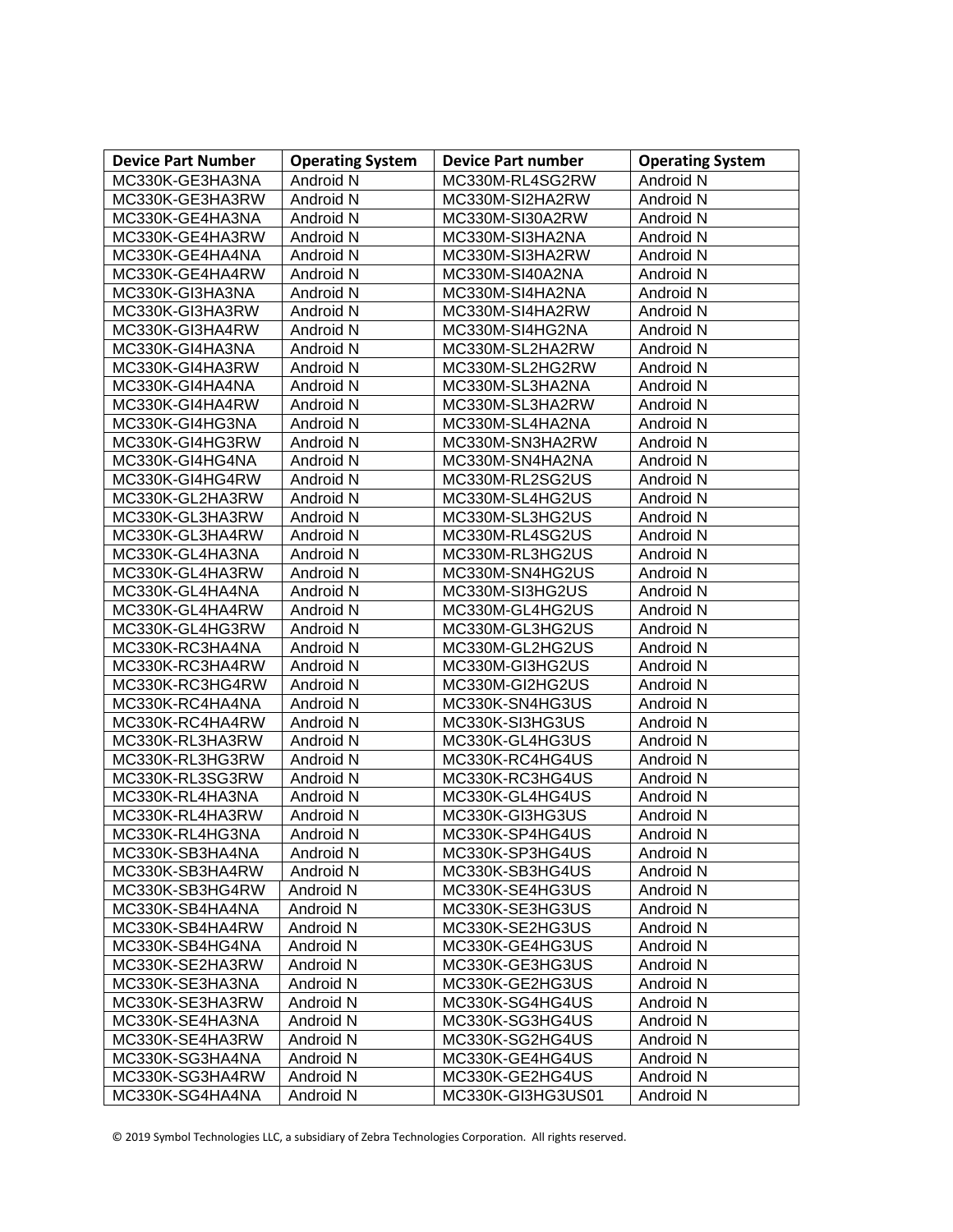<span id="page-19-0"></span>

| MC330K-SI2HA3RW | Android N        | MC330M-SN3HG2RW   | Android N        |
|-----------------|------------------|-------------------|------------------|
| MC330K-SI3HA3NA | Android N        | MC330M-SL3HG2RW   | Android N        |
| MC330K-SI3HA3RW | Android N        | MC330M-SI4HG2RW   | Android N        |
| MC330K-SI3HG3RW | Android N        | MC330M-SI3HG2RW   | Android N        |
| MC330K-SI4HA3NA | Android N        | MC330M-SI2HG2RW   | Android N        |
| MC330K-SI4HA3RW | Android N        | MC330M-RL3HG2RW   | Android N        |
| MC330K-SI4HG3NA | Android N        | MC330M-RL2SG2RW   | Android N        |
| MC330K-SL2HA3RW | Android N        | MC330M-GL4HG2RW   | Android N        |
| MC330K-SL4HA3RW | Android N        | MC330M-GL2HG2RW   | Android N        |
| MC330K-SN3HA3RW | Android N        | MC330M-GI4HG2RW   | Android N        |
| MC330K-SN4HA3NA | Android N        | MC330M-GI4HG2IN   | Android N        |
| MC330K-SN4HA3RW | Android N        | MC330M-GI3HG2IN   | Android N        |
| MC330K-SP3HA4NA | Android N        | MC330M-GI2HG2RW   | Android N        |
| MC330K-SP3HA4RW | Android N        | MC330K-SP4HG4RW   | Android N        |
| MC330K-SP4HA4NA | Android N        | MC330K-SP3HG4RW   | Android N        |
| MC330K-SP4HA4RW | Android N        | MC330K-SN4HG3RW   | Android N        |
| MC330M-GI2HA2NA | Android N        | MC330K-SN3HG3RW   | Android N        |
| MC330M-GI2HA2RW | Android N        | MC330K-SL4HG3RW   | Android N        |
| MC330M-GI30A2RW | Android N        | MC330K-SL2HG3RW   | Android N        |
| MC330M-GI3HA2IN | Android N        | MC330K-SI4HG3RW   | Android N        |
| MC330M-GI3HA2NA | Android N        | MC330K-SI2HG3RW   | Android N        |
| MC330M-GI3HA2RW | Android N        | MC330K-SG3HG4RW   | Android N        |
| MC330M-GI3HG2RW | Android N        | MC330K-SG2HG4RW   | Android N        |
| MC330M-GI40A2NA | Android N        | MC330K-SE4HG3RW   | Android N        |
| MC330M-GI4HA2IN | Android N        | MC330K-SE3HG3RW   | Android N        |
| MC330M-GI4HA2NA | Android N        | MC330K-SE2HG3RW   | Android N        |
| MC330M-GI4HA2RW | Android N        | MC330K-SB4HG4RW   | Android N        |
| MC330M-GI4HG2NA | Android N        | MC330K-RL4HG3RW   | Android N        |
| MC330M-GL2HA2NA | Android N        | MC330K-RC4HG4RW   | Android N        |
| MC330M-GL2HA2RW | Android N        | MC330K-GL4HG3RW   | Android N        |
| MC330M-GL3HA2NA | Android N        | MC330K-GL3HG4RW   | Android N        |
| MC330M-GL3HA2RW | Android N        | MC330K-GL3HG3RW   | Android N        |
| MC330M-GL3HG2RW | Android N        | MC330K-GL2HG3RW   | Android N        |
| MC330M-GL40A2NA | Android N        | MC330K-GI3HG4RW   | Android N        |
| MC330M-GL40A2RW | Android N        | MC330K-GI3HG3RW   | Android N        |
| MC330M-GL4HA2NA | Android N        | MC330K-GE4HG4RW   | Android N        |
| MC330M-GL4HA2RW | Android N        | MC330K-GE4HG3RW   | Android N        |
| MC330M-RL2SA2NA | <b>Android N</b> | MC330K-GE3HG3RW   | <b>Android N</b> |
| MC330M-RL2SA2RW | Android N        | MC330K-GE2HG4RW   | Android N        |
| MC330M-RL3HA2NA | Android N        | MC330K-GE2HG3RW   | Android N        |
| MC330M-RL3HA2RW | Android N        | MC330K-GI3HG3RW01 | Android N        |
| MC330M-RL3SA2NA | Android N        | MC330K-GE2HA3US   | Android N        |
| MC330M-RL3SA2RW | Android N        | MC330K-GE2HA4US   | Android N        |
| MC330M-RL3SG2NA | Android N        | MC330K-SE2HA3US   | Android N        |
| MC330M-RL3SG2RW | Android N        | MC330K-SG2HA4US   | Android N        |
| MC330M-RL40A2NA | Android N        | MC330K-GE2HA3RW   | Android N        |
| MC330M-RL4SA2NA | Android N        | MC330K-GE2HA4RW   | Android N        |
| MC330M-RL4SA2RW | Android N        | MC330K-SG2HA4RW   | Android N        |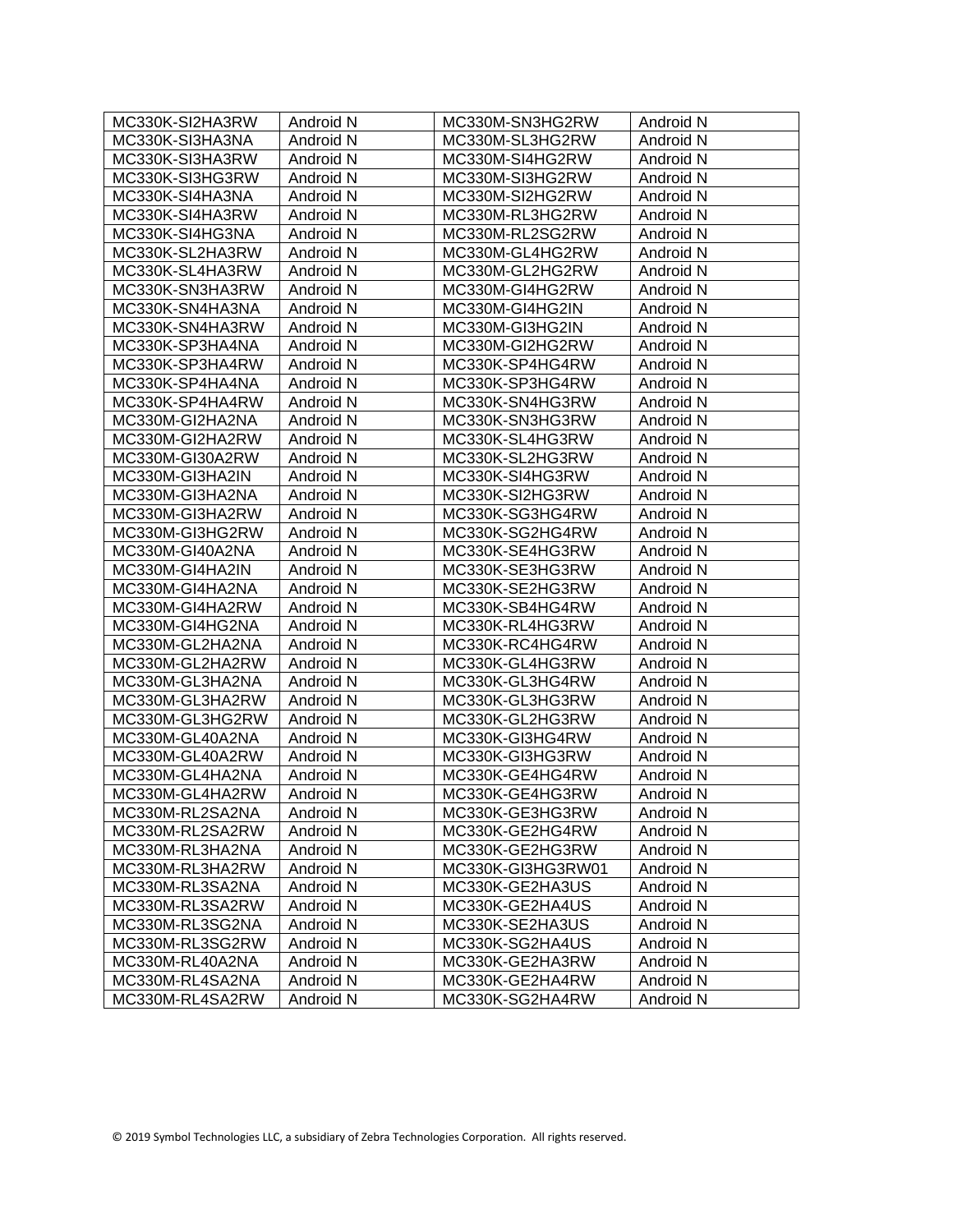## **Installation Requirements**

Install baseline 01-01-48-NG-00-A (GMS)

#### **IMPORTANT NOTE:**

- Upgrading to this OS version (01-01-49.00-NG-U20-STD LG patch v20) blocks the downgrade prior to Update005 releases.
- Users updating from 01-01-49-NG-00-A BSP baseline to LG patch v20 will be allowed only to downgrade till Update005, using the Update005 package. The Base OS versions cannot be flashed anymore.

## <span id="page-20-0"></span>**Installation Instructions**

#### **Using ADB Sideload**

*The installation instructions assume you have ADB installed on your PC (the adb drivers and such) and your MC33x has Developer options enabled and USB debugging ON: Instructions on HOW TO enable ADB is also captured in Integrator guide.*

- 1. Connect the MC33x to the PC using the USB data cable or through the cradle.
- 2. You may need to pull down the top menu and if you see "USB for charging", touch it and then change it to "File transfers".
- 3. Open Command Prompt, run *"adb devices"* and check to see if you are able to see the device's serial number.

If yes, proceed to next step

If not please get the PC set up with the proper drivers or install an External SD Card.

- 4. You may also get a pop up on your PC (Win 7) that you will be connected as a Portable MediaPlayer. This can be ignored.
- 5. Download Image
	- a. **CFE\_ATLAS\_01-01-49.00-NG-U20-STD.zip** listed above in content section
	- b. Reset files (Optional)
- 6. Entering into Recovery Mode
	- a. Option 1: In Command Prompt, type *"adb reboot recovery" and click enter*.
	- b. Option 2:
		- Gun device: Reboot the device and keep the GUN (grip) trigger held.
		- Brick device: Reboot the device and hold both scan triggers on either side of device simultaneously.
			- When Zebra Technologies logo appears on the screen release the trigger
- 7. MC33x will reboot and land up on the Android Recovery screen.
- 8. If applying patch via sideload method
	- a. Use UP and DOWN keys on the keypad to navigate up/down highlight item
	- b. Use ENTER key on the keypad to select menu item "Apply update via adb sideload"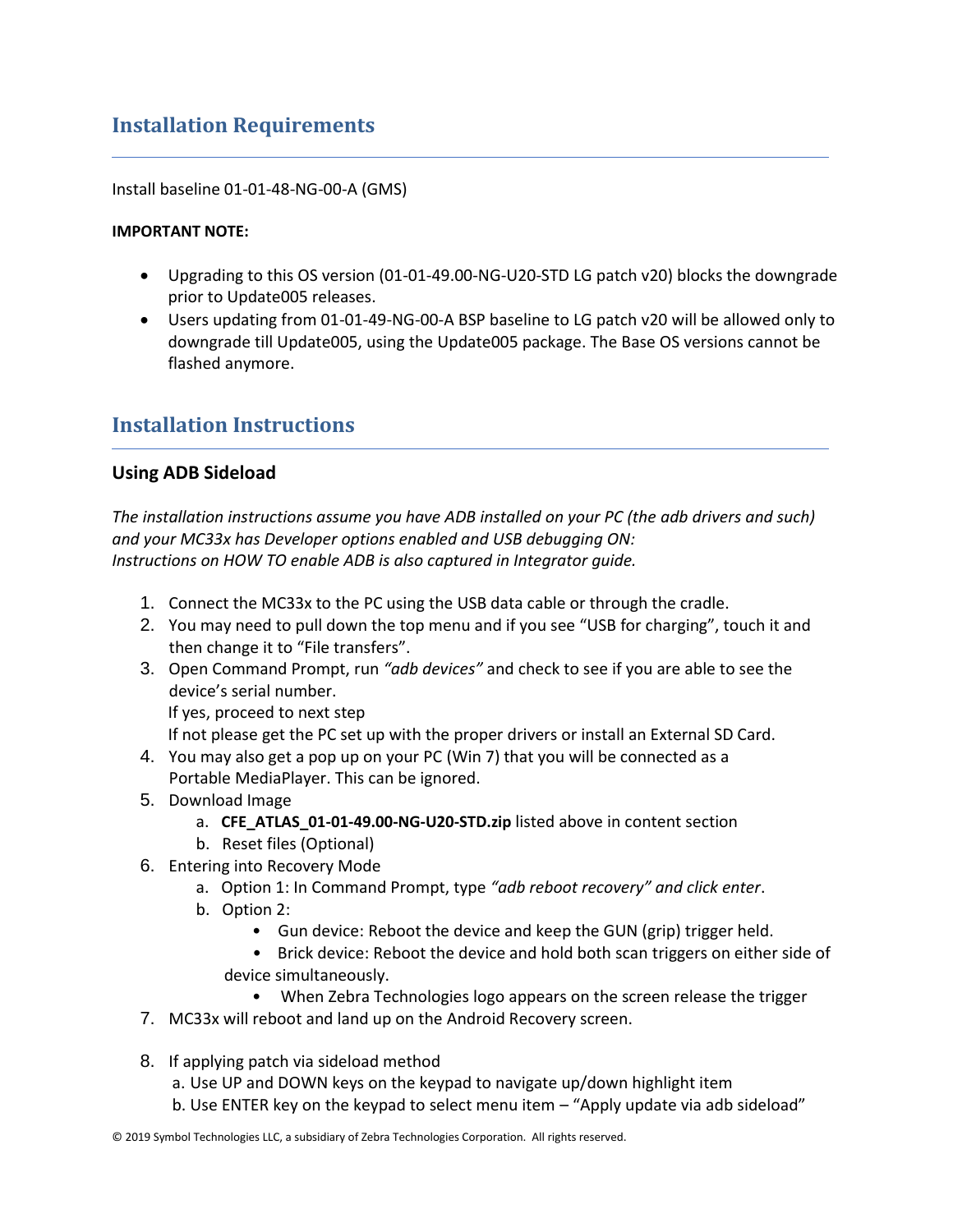- 9. With your Command Prompt, open, type "adb sideload" and add a space and then drag and drop the patch file on to it and click enter.
	- a. Your PC screen will show files being installed and a little blue horizontal progress bar on your device will show status… And after about 6 minutes (could be 10+ minutes if installing GMS) it should be done and you should be back at the Android Recovery screen.
	- b. Repeat above steps for all mandatory packages
- 10. *"Reboot system now"* is highlighted. Press the Power Key to Reboot.
- 11. Device reboots and you see Zebra on top and POWERED BY android at the bottom and after about 1 minute will transition to the MC33X splash screen with 5 dancing white dots at bottom… it will stay at this screen for a little over another minute *(could be another 7+ minutes if installing GMS)* and then you are at the Factory "Welcome" screen.
- 12. If you installed a GMS BSP, you will need to complete the process by setting up Wi‐Fi and E‐ mail accounts and such. If on AOSP (non‐GMS), there is no process to follow.
- 13. At the Home Screen, we need to verify that the BSP upgrade took place and set the Date & Time.
	- a. Go to "Settings" and scroll down to "About phone" and look at the "Build number". It should start with "**01-01-49.00-NG-U20-STD**". Now you are on the correct BSP.
	- b. Setting the Date and Time. If you associate to a WLAN AP, do so now, as it should automatically set the time and date… the only thing left is to set the time zone. Go to "Settings" and scroll to and select "Date & time". Scroll down to and select "Select time zone" and scroll down to and select the appropriate time zone and you are done.
- 14. To Check the Android Patch Level after installing the CFE package in the device,
	- a. Settings->About Phone->SW Components: Device Update Version: **20**
	- b. ADB Shell method: Execute following command from PC's command prompt:
		- \$ adb shell getprop ro.device.patch.version
			- \$ **20**
- 15. Now you are all set to use your MC33X.

## **Using External SD card**

- 1. Plug the MC33X into the USB & Charging Cable and then the Cable to the PC. If you have a Cradle with USB connectivity, you may use that as well.
- 2. You may need to pull down the top menu and if you see "USB for charging", touch it and then change it to "File transfers".
- 3. Download **CFE\_ATLAS\_01-01-49.00-NG-U20-STD.zip** and drag & drop the file on External SD card
- 4. Entering into Recovery Mode
	- Gun device: Reboot the device and keep the GUN (grip) trigger held.
	- Brick device: Reboot the device and hold both scan triggers on either side of device simultaneously.
		- When Zebra Technologies logo appears on the screen release the trigger
- 5. Your MC33X will reboot and land up on the Android Recovery screen.